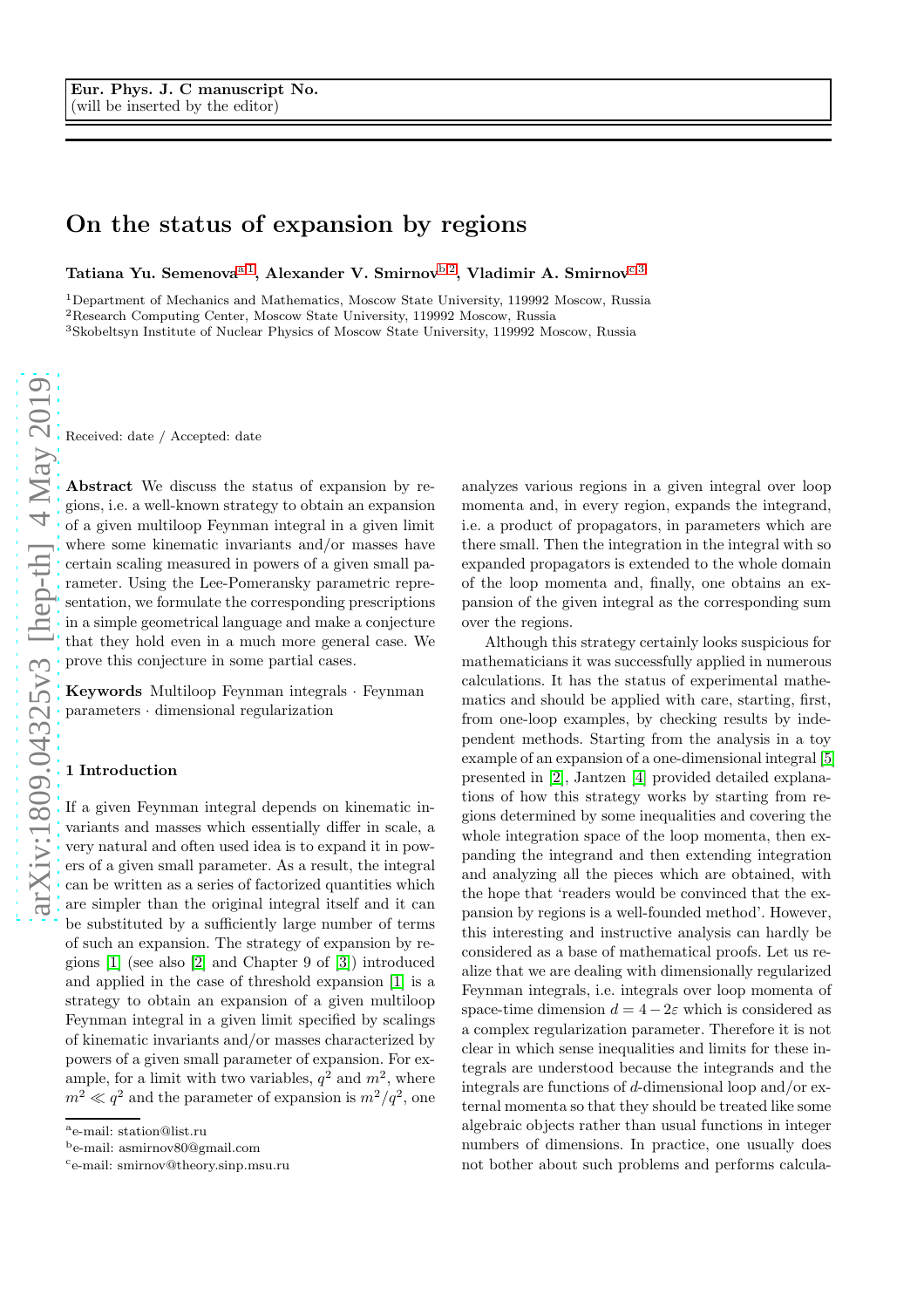tions implicitly applying some axioms for the integration procedure, and a consistency of the whole calculation checked in some way looks quite sufficient.

A well-known way to deal with dimensionally regularized multiloop Feynman integrals is to use, for a given graph, the corresponding Feynman parametric representation which up to an overall gamma function and a power of  $(i\pi^{d/2})$  (which we will always omit) takes the following form in the case of all powers  $a_i$  of propagators  $1/(-p^2 + m_l^2 - i0)^{a_i}$  equal to one:

<span id="page-1-1"></span>
$$
\int_0^\infty \cdots \int_0^\infty U^{n-(h+1)d/2} F^{hd/2-n}
$$

$$
\times \delta \left( \sum x_i - 1 \right) dx_1 \dots dx_n , \qquad (1)
$$

where *n* is the number of lines (edges),  $h$  is the number of loops (independent circuits) of the graph,

$$
F = -V + U \sum m_l^2 x_l , \qquad (2)
$$

and  $U$  and  $V$  are two basic functions (Symanzik polynomials, or graph polynomials)

<span id="page-1-0"></span>
$$
U = \sum_{T \in T^1} \prod_{l \notin T} x_l , \qquad (3)
$$

$$
V = \sum_{T \in T^2} \prod_{l \notin T} x_l (q^T)^2 . \tag{4}
$$

In [\(3\)](#page-1-0), the sum runs over trees of the given graph, and, in  $(4)$ , over 2-trees, i.e. subgraphs that do not involve loops and consist of two connectivity components;  $\pm q^T$ is the sum of the external momenta that flow into one of the connectivity components of the 2-tree  $T$ . The products of the Feynman parameters involved are taken over the lines that do not belong to a given tree or a 2-tree  $T$ . As is well known, one can choose the sum in the argument of the delta-function over any subset of lines. In particular, one can choose just one Feynman  $parameter,  $x_l$ , and then the integration will be over the$ other parameters at  $x_l = 1$ . The functions U and V are homogeneous with respect to Feynman parameters, with the homogeneity degrees h and  $h+1$ , respectively.

The parametric representation in the case where propagators enter with general powers  $a_i$  can be ob-tained from [\(1\)](#page-1-1) by including the overall factor  $\Gamma(a - )$  $hd/2)/(\prod_i \Gamma(a_i))$ , with  $a = \sum a_i$ , and the product  $\prod_i x_i^{a_i-1}$ in the integrand. The representation with negative integer indices  $a_i = -n_i$  can be obtained from this one by taking the limit  $a_i \rightarrow -n_i$  where the pole at  $a_i = -n_i$ arising from  $x_i^{a_i-1}$  is cancelled by the pole of  $\Gamma(a_i)$  in the denominator. However, to make the presentation simpler, we will consider only the case of all the indices equal to one.

The expansion by regions was also formulated in the language of the corresponding parametric integrals [\[6\]](#page-11-5)

(see also [\[2\]](#page-11-1) and Chapter 9 of [\[3\]](#page-11-2)). One can consider quite general limits for a Feynman integral which depends on external momenta  $q_i$  and masses and is a scalar function of kinematic invariants  $q_i \cdot q_j$  and squares of masses and assume that each kinematic invariant and a mass squared has certain scaling  $\rho^{\kappa_i}$  where  $\rho$  is a small parameter. A non-trivial point when applying the strategy of expansion by regions, either in momentum space or in parametric representation, is to understand which regions are relevant to a given limit. For example, for the threshold expansion, these are hard, potential, soft and ultrasoft regions, as it was claimed in [\[1\]](#page-11-0) and further confirmed in practice in multiple calculations.

A systematical procedure to find relevant regions was developed in Ref. [\[7\]](#page-11-6) using Feynman parametric representation [\(1\)](#page-1-1) and geometry of polytopes connected with the basic functions  $U$  and  $F$ . This procedure was implemented as a public computer code asy.m [\[7\]](#page-11-6) which is now included in the code FIESTA [\[8\]](#page-11-7). Using this code one can not only find relevant regions but also obtain the corresponding terms of expansion and evaluate numerically coefficients at powers and logarithms of the given expansion parameter. Although there is no mathematical justification of this procedure, numerous applications have shown that the code asy.m works consistently at least in the case where all the terms in the function  $F$  are positive. An attempt to extend this procedure and the corresponding code asy.m to some cases where some terms of the function  $F$  are negative was made in Ref. [\[9\]](#page-11-8) where it was explained how potential and Glauber regions can be revealed.<sup>[1](#page-1-2)</sup>

We find it very natural to use Feynman parametric representations and the geometrical description of expansion introduced in Ref. [\[7\]](#page-11-6) to mathematically prove expansion by regions. In fact, for the moment, only an indirect proof of expansion by regions, for limits typical of Euclidean space (where one has two different regions which can be called large and small) exists, – see the proof for the off-shell large-momentum limit in [\[11\]](#page-11-9) and Appendix B.2 of [\[2\]](#page-11-1). The point is that, for limits typical of Euclidean space (for example, the off-shell largemomentum limit or the large-mass limit), one can write down the corresponding expansion in terms of a sum over certain subgraphs of a given graph [\[12,](#page-11-10)[13,](#page-11-11)[14\]](#page-11-12), and there is a correspondence between these subgraphs and their loop momenta which are considered large while the other loop momenta are considered small.

<span id="page-1-2"></span><sup>1</sup>After our paper has been sent to the archive, a new approach (based on Landau equations) to reveal regions corresponding to a given limit has appeared [\[10\]](#page-11-13). Its authors show on examples that the potential and Glauber regions can be revealed within their prescriptions.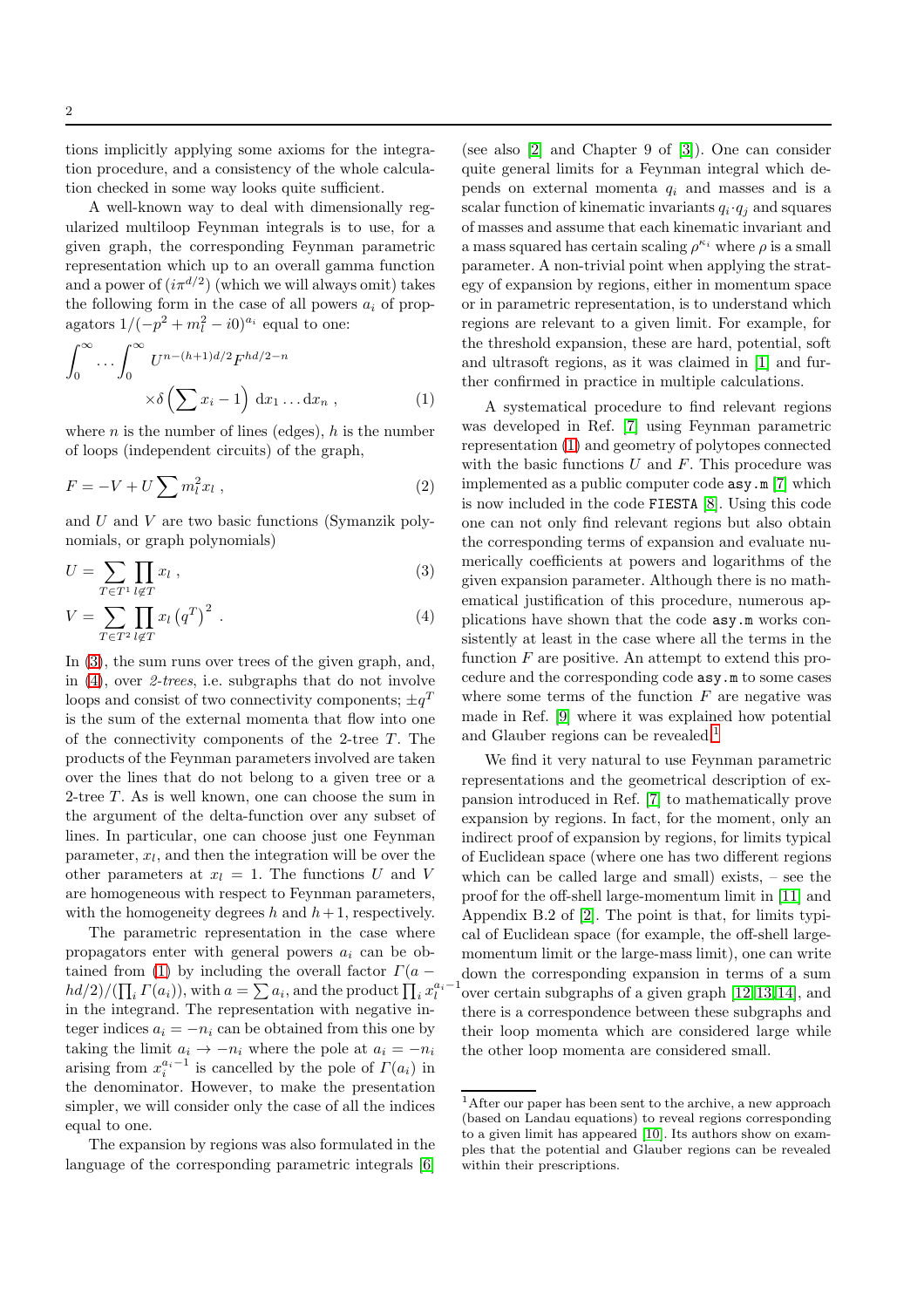We would like to emphasize that in order to try to mathematically prove expansion by regions, it looks preferable and mathematically natural to use a recently suggested representation by Lee and Pomeransky (LP) [\[15\]](#page-11-14) instead of the well-known representation [\(1\)](#page-1-1). Up to an overall product of gamma functions, this representation has the form

<span id="page-2-0"></span>
$$
G(\varepsilon) = \int_0^\infty \dots \int_0^\infty P^{-\delta} \mathrm{d}x_1 \dots \mathrm{d}x_n , \qquad (5)
$$

where  $\delta = 2 - \varepsilon$  and

<span id="page-2-1"></span>
$$
P = U + F \tag{6}
$$

One can obtain [\(1\)](#page-1-1) from [\(5\)](#page-2-0) by [\[15\]](#page-11-14) inserting the relation  $1 = \int \delta(\sum_i x_i - \eta) d\eta$ , scaling  $x \to \eta x$  and integrating over  $\eta$ .

We believe that the prescriptions of expansion by regions hold also for integrals [\(5\)](#page-2-0) with a general polynomial P with positive coefficients and not only for polynomials of the form [\(6\)](#page-2-1) where the two terms are basic functions for some graph. The goal of our paper is, at least, to formulate prescriptions of expansion by regions for general polynomials with positive coefficients in an unambiguous mathematical language, to justify how terms of the leading order of expansion are constructed and to draw attention of both physicists and mathematicians who might find it interesting to prove it in a general order of expansion.

In the next section we use the geometrical description of expansion by regions on which the code asy.m [\[7\]](#page-11-6) was based. In this paper, we consider limits with two scales where one introduces a small parameter as their ratio. Let us emphasize that this can be various important limits which are typical of Minkowski space, for example, the Sudakov limit or the Regge limit (with  $|t| \ll |s|$  where s and t are Mandelstam variables.) In this description, regions correspond to special facets of the Newton polytope associated with the product of  $UF$  of the two basic polynomials in  $(1)$ . We immediately switch here to prescriptions based on the LP [\[15\]](#page-11-14) parametric representation [\(5\)](#page-2-0) and formulate prescriptions for a general polynomial with positive coefficients, rather than polynomial [\(6\)](#page-2-1). Therefore, these prescriptions will be based on facets of the corresponding Newton polytope. Of course, prescriptions based on representation [\(5\)](#page-2-0) are algorithmically preferable because the degree of the sum of the two basic polynomials is smaller than the degree of their product UF (used in asy.m) so that looking for facets of the corresponding Newton polytope becomes a simpler procedure<sup>[2](#page-2-2)</sup>. Therefore, the current version of the code asy.m included in FIESTA [\[8\]](#page-11-7) is now based on this more effective procedure.

Since we are oriented at mathematical proofs we want to be mathematically correct. Let us realize that up to now we did not discuss whether integral [\(1\)](#page-1-1) or [\(5\)](#page-2-0) can be understood as a convergent integral at some values of d. Let us keep in mind a situation where a Feynman integral is both ultravioletly and infrared divergent so that increasing  $\text{Re}(\varepsilon)$  regulates ultraviolet divergences and decreasing  $\text{Re}(\varepsilon)$  regulates infrared divergences. Such situations are not exotic at all. However, in practical calculations of Feynman integrals one usually does not bother about the existence of such a convergence domain and/or tries to define the given integral in some other way if such a domain does not exist. Well, after calculation are made, one has a result which is a function of  $d = 4 = 2\varepsilon$  usually presented by first terms of a Laurent expansion near  $\varepsilon = 0$ , and such a result is well defined!

In Section 3, we refer to some papers where attempts to define Feynman integrals before calculations are made and comment on how Feynman integrals are understood when they are evaluated. Then we turn to parametric representation [\(5\)](#page-2-0) in Section 4 and explain how we can define this representation in terms of convergent integrals. In Section 5, we explicitly show that, in the case of Feynman integrals, i.e. where the polynomial is given by [\(6\)](#page-2-1), with two basic functions constructed for a given graph, the two kinds of prescriptions based either on the Feynman parametric representation or on the LP parametric representation are equivalent.

Equipped with our definition based on analytic regularization, we then turn in Section 6 to the main conjecture, prove it it in the leading order in a special situation and analyze it in the leading order of expansion in the general situation. In Section 7, we prove the main conjecture in the simple case, where only one facet contributes. In Section 8, we summarize our results and discuss perspectives.

#### 2 The main conjecture

Let us formulate the main conjecture about expansion by regions for integral [\(5\)](#page-2-0) with a polynomial with positive coefficients in the case of limits with two kinematic invariants and/or masses of essentially different scale, where one introduces one parameter,  $t$ , which is the ratio of two scales and is considered small. Then the polynomial in Eq. [\(5\)](#page-2-0) is a function of Feynman parameters and t,

<span id="page-2-3"></span>
$$
P(x_1, \ldots, x_n, t) = \sum_{w \in S} c_w x_1^{w_1} \ldots x_n^{w_n} t^{w_{n+1}}, \qquad (7)
$$

<span id="page-2-2"></span><sup>2</sup>In fact, this step is performed within asy.m with the help of another code qhull. It is most time-consuming and can become problematic in higher-loop calculations.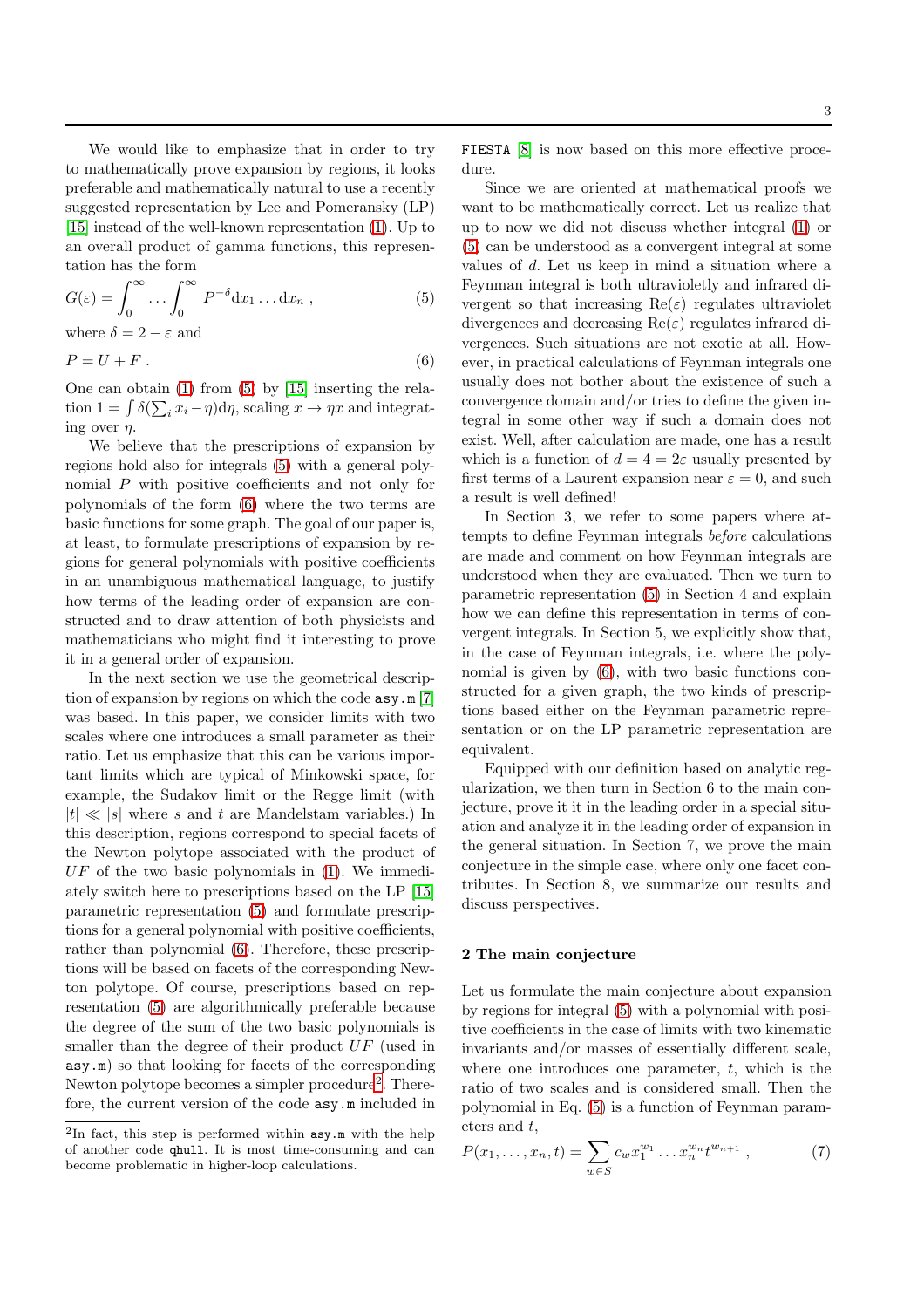where S is a finite set of points  $w = (w_1, ..., w_{n+1})$  and  $c_w > 0$ . The Newton polytope  $\mathcal{N}_P$  of P is the convex hull of the points w in the  $n + 1$ -dimensional Euclidean space  $\mathbb{R}^{n+1}$  equipped with the scalar product  $v \cdot w = \sum_{i=1}^{n+1} v_i w_i$ . A facet of  $\mathcal{N}_P$  is a face of maximal dimension, i.e.  $n$ .

The main conjecture. The asymptotic expansion of [\(5\)](#page-2-0) in the limit  $t \to +0$  is given by

<span id="page-3-0"></span>
$$
G(t,\varepsilon) \sim \sum_{\gamma} \int_0^{\infty} \dots \int_0^{\infty} \left[ M_{\gamma} \left( P(x_1, \dots, x_n, t) \right)^{-\delta} \right] \times \mathrm{d}x_1 \dots \mathrm{d}x_n, \tag{8}
$$

where the sum runs over facets of the Newton polytope  $\mathcal{N}_P$  for which the normal vectors  $r^{\gamma} = (r_1^{\gamma}, \dots, r_{n+1}^{\gamma})$ oriented inside the polytope have  $r_{n+1}^{\gamma} > 0$ . Let us normalize these vectors by  $r_{n+1}^{\gamma} = 1$  and let us call such facets *essential*. To describe operators  $M_{\gamma}$  we need, first, to introduce some notation and a number of definitions.

The symbol  $\sim$  in [\(8\)](#page-3-0) is the standard symbol of an asymptotic expansion. As it will be explained shortly, every term in the right-hand side of [\(8\)](#page-3-0) is homogeneous with respect to the expansion parameter,  $t$ , so that one can sort out various terms of the expansion according to their order in  $t$  and construct the sum of first terms, up to order  $t^N$ . Then, according to the definition of the asymptotic expansion, the corresponding remainder defined as the difference between the initial integral and these first terms, is of order  $o(t^n)$ .

The contribution of a given essential facet is defined by the change of variables  $x_i \to t^{r_i^{\gamma}} x_i$  in the integral [\(5\)](#page-2-0) and expanding the resulting integrand in powers of t. This leads to the following definitions.

For a given essential facet  $\gamma$ , let us define the polynomial

<span id="page-3-1"></span>
$$
P^{\gamma}(x_1, ..., x_n, t) = P(t^{r_1^{\gamma}} x_1, ..., t^{r_n^{\gamma}} x_n, t)
$$
  

$$
\equiv \sum_{w \in S} c_w x_1^{w_1} ... x_n^{w_n} t^{w \cdot r^{\gamma}}.
$$
 (9)

The scalar product  $w \cdot r^{\gamma}$  is proportional to the projection of the point w on the vector  $r^{\gamma}$ . For  $w \in S$ , it takes a minimal value for all the points belonging to the considered facet  $w \in S \cap \gamma$ . Let us denote it by  $L(\gamma)$ .

The polynomial [\(9\)](#page-3-1) can be represented as

<span id="page-3-3"></span>
$$
t^{L(\gamma)}\left(P_0^{\gamma}(x_1,\ldots,x_n) + P_1^{\gamma}(x_1,\ldots,x_n,t)\right) ,\qquad (10)
$$

where

$$
P_0^{\gamma}(x_1,\ldots,x_n)=\sum_{w\in S\cap\gamma}c_wx_1^{w_1}\ldots x_n^{w_n},\qquad(11)
$$

$$
P_1^{\gamma}(x_1,\ldots,x_n,t) = \sum_{w \in S \setminus \gamma} c_w x_1^{w_1} \ldots x_n^{w_n} t^{w \cdot r^{\gamma} - L(\gamma)}
$$
 (12)

The polynomial  $P_0^{\gamma}$  is independent of t while  $P_1^{\gamma}$  can be represented as a linear combination of positive rational powers of t with coefficients which are polynomials of  $\hat{x}$ .

For a given facet  $\gamma$ , let us define the operator

$$
M_{\gamma} (P(x_1, \ldots, x_n, t))^{-\delta} = t^{\sum_{i=1}^n r_i^{\gamma} - L(\gamma)\delta}
$$
  
 
$$
\times T_t (P_0^{\gamma}(x_1, \ldots, x_n) + P_1^{\gamma}(x_1, \ldots, x_n, t))^{-\delta}
$$
  
 
$$
= t^{\sum_{i=1}^n r_i^{\gamma} - L(\gamma)\delta} (P_0^{\gamma}(x_1, \ldots, x_n))^{-\delta} + \ldots
$$

where  $\mathcal{T}_t$  performs an asymptotic expansion in powers of t at  $t = 0$ .

# Comments.

- An operator  $M_{\gamma}$  can equivalently be defined by introducing a parameter  $\rho_{\gamma}$ , replacing  $x_i$  by  $\rho^{r_i^{\gamma}} x_i$ , pulling an overall power of  $\rho_{\gamma}$ , expanding in  $\rho_{\gamma}$  and setting  $\rho_{\gamma} = 1$  in the end. It is reasonable to use this variant when one needs to deal with products of several operators  $M_{\gamma}$ .
- The leading order term of a given facet  $\gamma$  corresponds to the leading order of the operator  $M_{\gamma}^{0}$ :

<span id="page-3-4"></span>
$$
\int_0^\infty \dots \int_0^\infty \left[ M_\gamma^0 \left( P(x_1, \dots, x_n, t) \right)^{-\delta} \right] dx_1 \dots dx_n
$$
  
=  $t^{-L(\gamma)\delta + \sum_{i=1}^n r_i^\gamma}$   
 $\times \int_0^\infty \dots \int_0^\infty \left( P_0^\gamma(x_1, \dots, x_n) \right)^{-\delta} dx_1 \dots dx_n$ . (13)

– In fact, with the above definitions, we can write down the equation of the hyperplane generated by a given facet  $\gamma$  as follows

$$
w_{n+1} = -\sum_{i=1}^{n} r_i^{\gamma} w_i + L(\gamma) . \qquad (14)
$$

– Let us agree that the action of an operator  $M_{\gamma}$  on an integral reduces to the action of  $M_{\gamma}$  on the integrand described above. Then we can write down the expansion in a shorter way,

<span id="page-3-2"></span>
$$
G(t,\varepsilon) \sim \sum_{\gamma} M_{\gamma} G(t,\varepsilon) \tag{15}
$$

- In the usual Feynman parametrization [\(1\)](#page-1-1), the expansion by regions in terms of operators  $M_{\gamma}$  is formulated in a similar way, and this is exactly how it is implemented in the code asy.m [\[7\]](#page-11-6). The expansion can be written in the same form [\(15\)](#page-3-2) but the operators  $M_{\gamma}$  act on the product of the two basic polynomials  $U$  and  $F$  raised to certain powers present in [\(1\)](#page-1-1). Now, each of the two polynomials is decomposed in the form [\(10\)](#page-3-3) and so on.
- It is well known that dimensional regularization might be not sufficient to regularize individual contributions to the asymptotic expansion. A natural way to overcome this problem is to introduce an auxiliary analytic regularization, i.e. to introduce additional exponents  $\lambda_i$  to power of the propagators.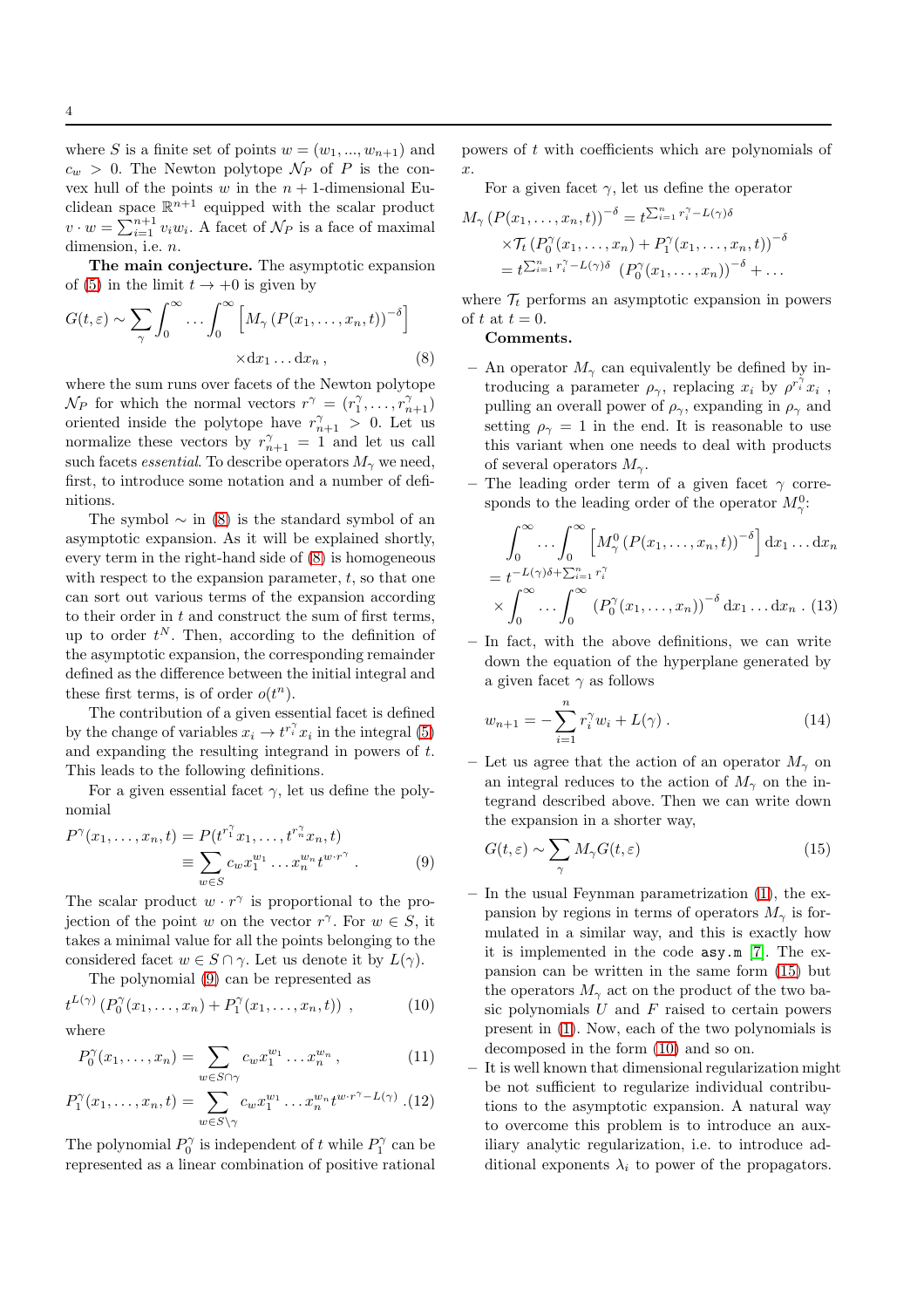This possibility exists in the code asy.m [\[7\]](#page-11-6) included in FIESTA [\[8\]](#page-11-7). One can choose these additional parameters in some way and obtain a result in terms of an expansion in  $\lambda_i$  followed by an expansion in  $\varepsilon$ . If an initial integral can be well defined as a function of  $\varepsilon$  then the cancellation of poles in  $\lambda_i$  serves as a good check of the calculational procedure, so that in the end one obtains a result in terms of a Laurent expansion in  $\varepsilon$  up to a desired order. We will systematically exploit analytic regularization below for various reasons.

– We consider the case of two kinematic parameters for simplicity. In the general case, with several kinematic invariants  $q_i \cdot q_j$  and squares of masses, where each of these variables,  $s_i$ , has certain scaling, i.e.  $s_i \to \rho^{\kappa_i} s_i$ , with  $\rho$  a small parameter, one can formulate similar prescriptions. Then, the expansion is given by a similar sum over facets of a Newton polynomial which is determined for each choice of the variables  $s_i$ . (This is how the code  $\texttt{asy.m}$  [\[7\]](#page-11-6) works in this case.)

## 3 Convergence and sector decompositions

When formulating the main conjecture in the previous section we did not discuss conditions under which integral [\(5\)](#page-2-0) is convergent. As is well known, dimensional regularization is introduced for Feynman integrals, i.e. when polynomial is given by [\(6\)](#page-2-1), in order that various divergences become regularized so that the integral becomes a meromorphic function of the regularization parameter  $\varepsilon$ . Then one can deal with the regularized quantity where divergences manifest themselves as various poles at  $\varepsilon = 0$ . However, a given Feynman integral can have both ultraviolet divergences which can be regularized by increasing  $\text{Re}(\varepsilon)$  and (off-shell or on-shell) infrared<sup>[3](#page-4-0)</sup> as well as collinear divergences which can be regularized by decreasing  $\text{Re}(\varepsilon)$ . Then, typically, there is no domain of  $\varepsilon$  where the integral is convergent. In numerous calculations, one does not bother about this

problem. Rather, various methods of evaluating Feynman integrals are applied and in the end of a calculation, one arrives at a result which looks like several terms of a Laurent expansion in  $\varepsilon$ .

Let us now remember that there is a mathematical definition of a dimensionally regularized Feynman integral in the case where both ultraviolet and off-shell infrared divergences are present. Speer defines [\[17\]](#page-11-15) such an integral<sup>[4](#page-4-1)</sup> as an analytic continuation of the corresponding dimensionally and analytically regularized integral, i.e. with all propagators  $1/(-p_l^2 + m^2 - i0)$  replaced by  $1/(-p_l^2 + m^2 - i0)^{1+\lambda_l}$ , from a domain of analytic regularization parameters  $\lambda_l$  where the integral is absolutely convergent. Moreover, Speer proves explicitly that such a domain of parameters  $\lambda_l$  is nonempty.

To prove this statement Speer uses the Feynman parametric representation of so analytically and dimensionally regularized Feynman integral

<span id="page-4-2"></span>
$$
\left(i\pi^{d/2}\right)^h \frac{\Gamma(n+\sum \lambda_i - hd/2)}{\prod_i \Gamma(1+\lambda_i)} \times \int_0^\infty \dots \int_0^\infty \prod_i x_i^{\lambda_i} U^{n+\sum \lambda_i - (h+1)d/2} F^{hd/2-n-\sum \lambda_i} \times \delta\left(\sum x_i - 1\right) dx_1 \dots dx_n ,
$$
\n(16)

and performs an analysis of convergence of [\(16\)](#page-4-2) using sector decompositions. The goal of historically first sector decompositions [\[16,](#page-11-16)[17\]](#page-11-15) was to decompose a given parametric integral into sectors (subdomains) and then introduce new (sector) variables in such a way that the singularities of the two basic polynomials  $U$  and  $F$  become factorized, i.e. in the sector variables they take the form of a product of the sector variables raised to some powers times a function which is analytic and non-zero at zero values of the sector variables. As a result, the analysis of convergence reduces to power counting of the sector variables and each sector contribution of the analytically and dimensionally regularized integral [\(16\)](#page-4-2) can be represented as a linear combination of products of typical factors  $1/(\varepsilon + \sum_i^{\prime} \lambda_i)$  where  $\varepsilon = (4 - d)/2$ and the sum is taken over a partial subset of parameters  $\lambda_i$ . After this, the singularities with respect to the regularization parameters are made manifest and it becomes clear that integral [\(16\)](#page-4-2) is a meromorphic function. Speer suggests [\[17\]](#page-11-15) to analytically continue this function to the point where all the  $\lambda$ -parameters are zero and thereby define dimensionally regularized version of [\(1\)](#page-1-1) even if there is no domain of  $\varepsilon$  where (1) is convergent.

<span id="page-4-0"></span> $3$ We follow the terminology introduced in the sixties and seventies. Ultraviolet (infrared) divergences arise from integration over large (small) loop momenta. By off-shell infrared divergences we mean divergences at small loop momenta in situations where external momenta are not put on a mass shell. In particular, external momenta can be considered Euclidean (any partial sum of external momenta is space-like) (see, for example, Ref. [\[17\]](#page-11-15)), or a Feynman integral can be considered as a tempered distribution with respect to external momenta (for example, in very well-known papers on renormalization [\[16,](#page-11-16)[18,](#page-11-17)[19,](#page-11-18)[20\]](#page-11-19)). On-shell infrared divergences appear when an external momentum is considered on a mass shell,  $p^2 = m^2$ , in particular a massless mass shell. In the latter case, collinear divergences can appear due to integration near light-like lines.

<span id="page-4-1"></span><sup>4</sup>without massless detachable subgraphs; this means that there are no one-vertex-irreducible subgraphs with zero incoming momenta. The corresponding integrals would be scaleless integrals.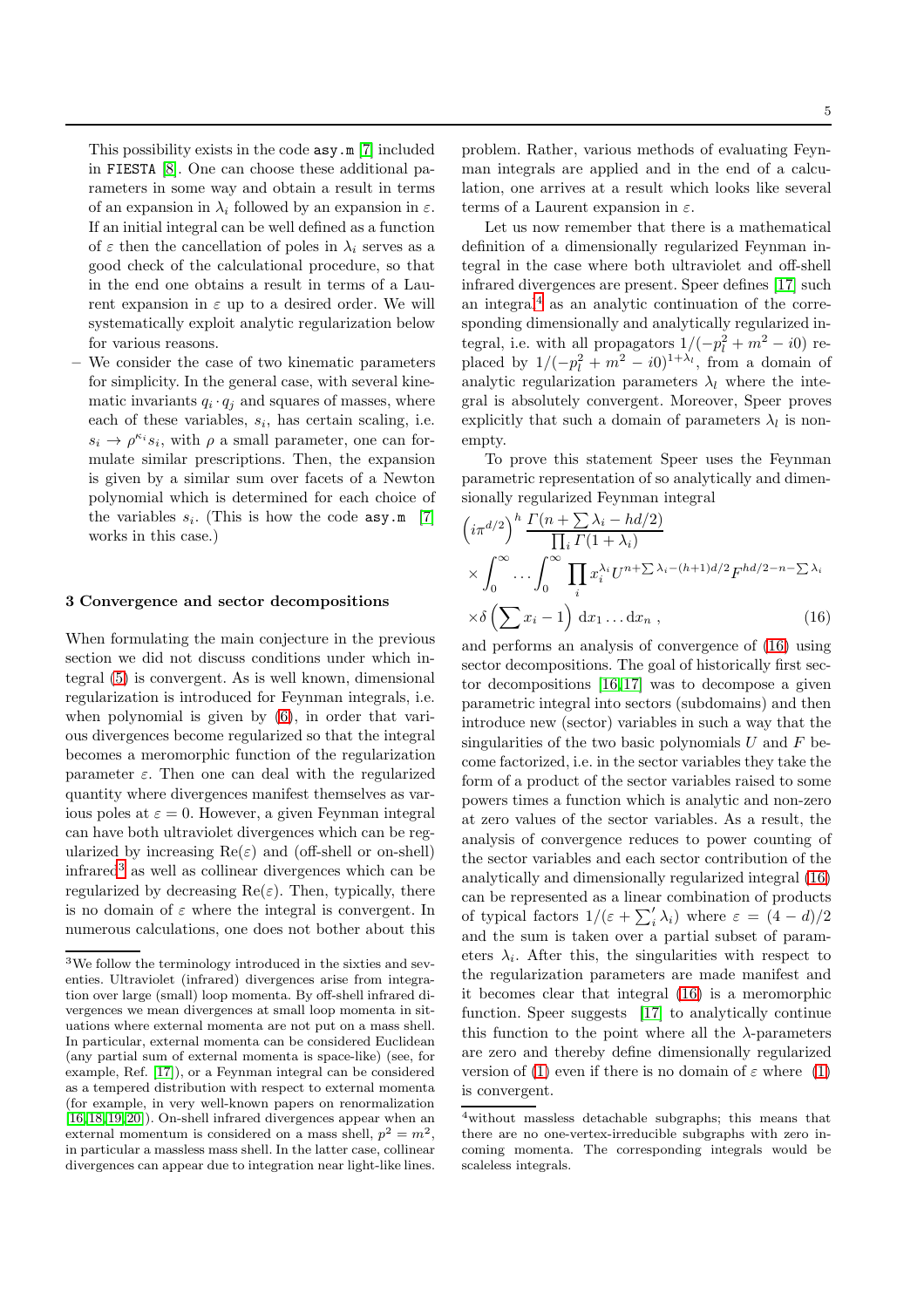Both Hepp [\[16\]](#page-11-16) and Speer [\[17\]](#page-11-15) sectors are introduced globally, i.e. once and forever. In fact, the Speer sec-tors<sup>[5](#page-5-0)</sup> correspond to one-particle-irreducible subgraphs and their infrared analogues. These sector decompositions were successfully applied for proving various results on regularized and renormalized Feynman integrals.

Global sector decompositions for Feynman integrals with on-shell infrared divergences and/or collinear divergences are unknown. Binoth and Heinrich were first to construct recursive sector decompositions [\[22,](#page-12-0)[23,](#page-12-1)[24\]](#page-12-2). The first step in their procedure was to introduce the set of primary sectors corresponding to the set of the lines of a given graph,  $\Delta_l = \{(x_1, \ldots, x_n) | x_i \leq x_l, i \neq l\},\$ the sector variables are introduced by  $x_i = y_i x_l, i \neq l$ . The integration over  $x_l$  is then taken due to the delta function in the integrand and one arrives at an integral over unit hypercube over  $y_i$ .

After primary sectors are introduced each sector integral obtained is further decomposed into next sectors, according to some rule (strategy), and so on, until a desired factorization of the integrand in each resulting sector is achieved, i.e. it takes the form

$$
\int_0^1 \cdots \int_0^1 f(y_1, \ldots, y_{n-1}; \varepsilon) \prod_{i=1}^{n-1} y_i^{a_i + b_i \varepsilon} dy_i.
$$
 (17)

Here  $y_i$  are sector variables in a final sector and a function f is analytic in a vicinity of  $y_i = 0$  and is also analytic in  $\varepsilon$ . (Remember that the number of integrations is  $n-1$  because one of the integrations was taken due to the delta function.) Let us emphasize that such a factorization has a similar form, both in the case of Hepp and Speer sectors and in final sectors within some recursive strategy.

To make singularities in  $\varepsilon$  explicit, one applies presubtractions in  $y_i$  at zero values, i.e. for each integration with negative integer  $a_i$ , one adds and subtracts first terms of the Taylor expansion,

<span id="page-5-1"></span>
$$
\int_0^1 y^{a+b\varepsilon} g(y) = \sum_{k=0}^{-1-a} \frac{g^{(k)}(0)}{k!(a+k+b\varepsilon+1)} + \int_0^1 y^{a+b\varepsilon} \left[ g(t) - \sum_{k=0}^{-1-a} \frac{g^{(k)}(0)}{k!} t^k \right].
$$
 (18)

Therefore, when a terminating strategy is applied, a given dimensionally regularized Feynman integral is represented as a linear combination of convergent parametric integrals with coefficients which are analytic functions of  $\varepsilon$ .

There are several public codes where various strategies of recursive sector decompositions are implemented [\[28,](#page-12-3)[25,](#page-12-4)[26,](#page-12-5)[27,](#page-12-6)[8\]](#page-11-7). In the case, where the basic polynomial F is positive, Bogner and Weinzierl [\[28\]](#page-12-3) presented first examples of strategies which terminate, i.e. provide, after a finite number of steps, a desired factorization [\(18\)](#page-5-1) of the integrand in each final sector.

When recursive sector decompositions are applied in practice, using a code for numerical evaluation, one does not care that, generally, there is no domain of parameter  $\varepsilon$  where initial integral [\(1\)](#page-1-1) is convergent. However, in the case of Euclidean external momenta, one could remember about the Speer's definition [\[17\]](#page-11-15) and use it to prove that this naive way is right. Indeed, starting from the analytically regularized parametric representation [\(16\)](#page-4-2) and using some terminating strategy one can arrive at a factorization in final sector of the form [\(17\)](#page-5-2), where the exponents of the final sector variables  $a_i + b_i\varepsilon$  obtain an additional linear combination of parameters  $\lambda_i$ . Then one can use the same procedure of making explicit poles in the regularization parameters by a generalization of [\(18\)](#page-5-1). As a result one can observe that starting from the Speer's domain of parameters  $\lambda_i$ where the given parametric integral is convergent one can continue analytically all the terms resulting from the sector decomposition and the procedure of extracting poles just by setting all the  $\lambda_i$  to zero.

<span id="page-5-2"></span>However, extensions of the Speer's prescription to situations with on-shell infrared divergences and/or collinear divergences are not available. We are now going to provide such an extension. To do this we will use the LP parametric representation [\(5\)](#page-2-0), rather than [\(1\)](#page-1-1) and introduce an auxiliary analytic regularization, i.e. turn from [\(5\)](#page-2-0) to

<span id="page-5-3"></span>
$$
\frac{\Gamma(d/2)}{\Gamma((h+1)d/2 - n - \sum \lambda_i) \prod_i \Gamma(1+\lambda_i)} \times \int_0^\infty \dots \int_0^\infty P^{-\delta} \prod_i x_i^{\lambda_i} dx_1 \dots dx_n , \quad (19)
$$

where now we keep all the factors. Although  $\delta = 2 - \varepsilon$ and  $\lambda_i$  are, generally, considered as complex parameters, we will later consider them real, for simplicity.

In the next section, we will first derive conditions of convergence of integral [\(5\)](#page-2-0) and then conditions of convergence of integral [\(19\)](#page-5-3). We will prove that there exists a non-empty domain of  $\lambda_i$  where the integral is convergent. Then, similarly to how this was done by Speer for Feynman integrals at Euclidean external momenta [\[17\]](#page-11-15), we will formulate a definition of integrals [\(5\)](#page-2-0) at general  $\delta = 2 - \varepsilon$  which, in particular, gives a definition of dimensionally regularized Feynman integrals with possible on-shell infrared and collinear divergences.

<span id="page-5-0"></span><sup>5</sup>A variant of the Speer sectors is described in [\[21\]](#page-11-20); it is implemented in the code FIESTA [\[8\]](#page-11-7).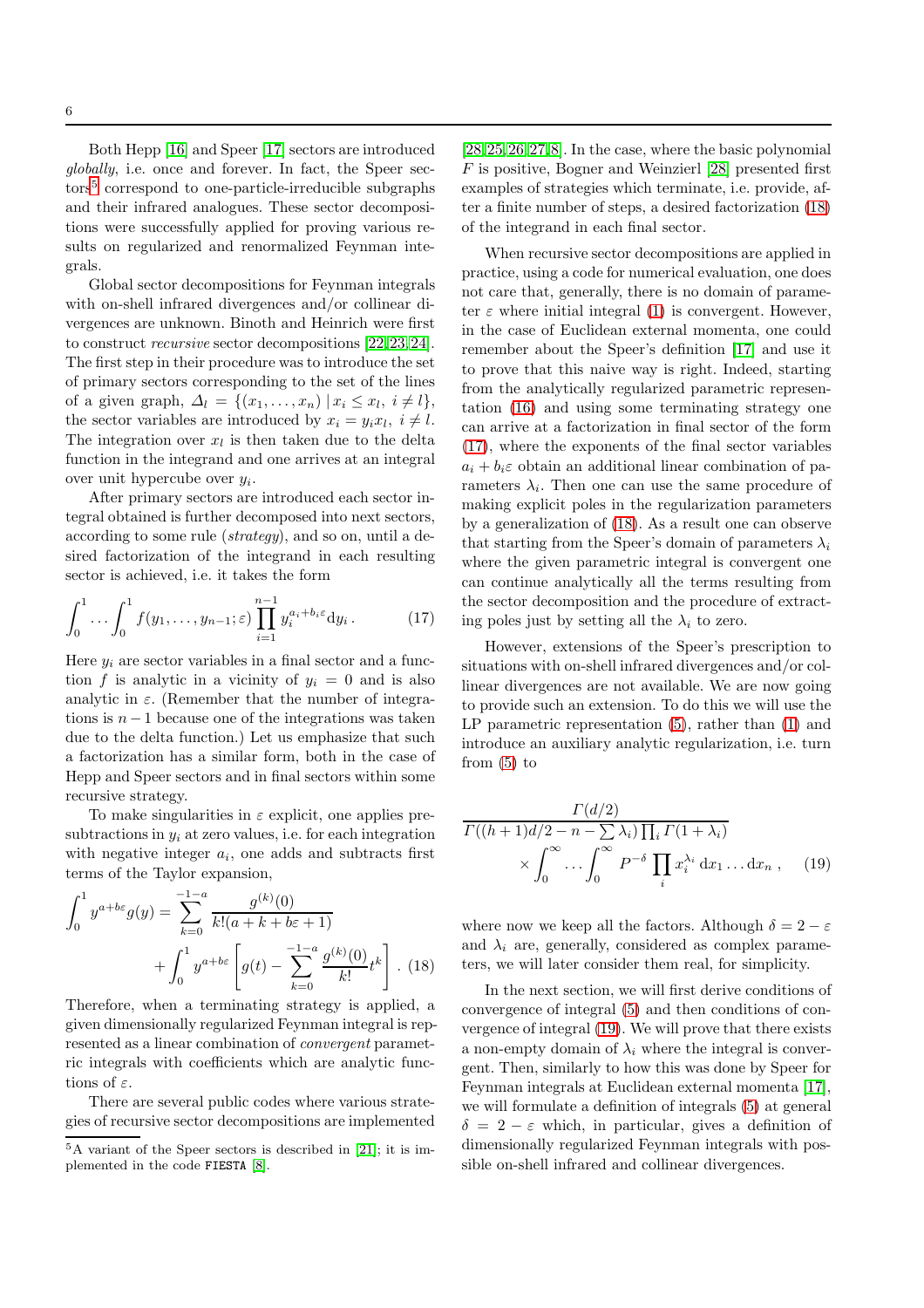## 4 Convergence of the LP representation

Let  $\pi(S)$  be the projection of the set S on the hyperplane  $w_{n+1} = 0$ , let  $\pi(\mathcal{N}_P)$  be the projection of  $\mathcal{N}_P$ on the same hyperplane, and  $\pi(\gamma)$  be the corresponding projections of essential facets. It turns out that it is reasonable to turn to a more general family of integrals  $(5)$  by assuming that P is given by  $(7)$  where the set  $S$  is a finite set of *rational* numbers. The following proposition holds.

Proposition 1. The integral [\(5\)](#page-2-0) is convergent if and only if  $A = (\frac{1}{\delta}, \dots, \frac{1}{\delta}) \in \mathbb{R}^n$  is inside  $\pi(\mathcal{N}_P)$ .

Proof. 1) Let us begin with the necessary condition. It is clear that the convergence of integrals

$$
\int_0^\infty \dots \int_0^\infty \left( \sum_{w \in \pi(S)} c_w x_1^{w_1} \dots x_n^{w_n} \right)^{-\delta} dx_1 \dots dx_n
$$

with positive  $c_w$  follows from the convergence of the integral

$$
\int_0^\infty \dots \int_0^\infty \left( \sum_{w \in \pi(S)} x_1^{w_1} \dots x_n^{w_n} \right)^{-\delta} dx_1 \dots dx_n
$$

and vice versa. In particular, this means that the integral  $G(t)$  defined by [\(5\)](#page-2-0) for any  $t > 0$  and the integral  $G(1) = \int_0^\infty \ldots \int_0^\infty (P(x, 1))^{-\delta} dx_1 \ldots dx_n$  are both convergent or both divergent. Let us introduce notation  $P(x) = P(x, 1).$ 

Let us assume that the statement is not true, i.e. that the integral  $G(1)$  is convergent but the point A is outside the interior of the polytope  $\pi(\mathcal{N}_P)$ . Let us, first, consider the case where A is outside  $\pi(\mathcal{N}_P)$ . Since  $\pi(\mathcal{N}_P)$  is a convex set, there exist a plane  $p_1w_1 + \ldots$  $p_n w_n + p_0 = 0$  such that  $\pi(\mathcal{N}_P)$  and A are on its opposite sides. One can choose a plane such that all  $p_i \neq 0$ . Let  $p_1w_1 + \ldots + p_nw_n + p_0 < 0$  for all the points w of the polytope and let  $p_1 \frac{1}{\delta} + \ldots + p_n \frac{1}{\delta} + p_0 > 0$ , or  $p_1 + \ldots + p_n > -\delta p_0.$ 

Let us turn to the new variables  $x_i = y_i^{p_i}$  in the integral  $G(1)$ . We obtain

$$
G(1) = \prod_{i=1}^{n} |p_i| \cdot \int_0^{\infty} \dots \int_0^{\infty} \prod_{i=1}^{n} y_i^{p_i - 1}
$$

$$
\times \left( \sum_{w \in \pi(S)} c_w y_1^{p_1 w_1} \dots y_n^{p_n w_n} \right)^{-\delta} dy_1 \dots dy_n.
$$
 (20)

Let us turn to hyperspherical coordinates. The new integration variables are  $r \in [0, +\infty)$ ,  $\alpha_1, \ldots, \alpha_{n-1} \in$  $[0;\pi/2]$ . To ensure the convergence of  $G(1)$  we need convergence of the integral over the variable  $r$ , i.e.

$$
\int_0^\infty \frac{r^{p_1 + \dots + p_n - n} \cdot r^{n-1} dr}{\left(\widetilde{P}(r, \alpha_1, \dots, \alpha_{n-1})\right)^\delta}.
$$
\n(21)

The polynomial  $\widetilde{P}(r, \alpha_1, \ldots, \alpha_{n-1})$  consists of terms  $r^{p_1w_1+\ldots+p_nw_n}$  with coefficients depending on  $\sin \alpha_i$  and  $\cos \alpha_i$ , and these coefficients are almost everywhere positive. Therefore, in order to have convergence at  $+\infty$ , one should have

$$
\delta \max_{w \in \pi(S)} (p_1 w_1 + \ldots + p_n w_n) - (p_1 + \ldots + p_n) > 0.
$$

Since for all  $w \in \pi(S)$  we have  $p_1w_1 + \ldots + p_nw_n < -p_0$  $p_1+\ldots+p_n > -\delta p_0$ , the left-hand side of this inequality is negative and we come to a contradiction.

Let us now consider the case, where the point A is at the boarder of the set  $\pi(\mathcal{N}_P)$ . Since  $G(1)$  is a continuous function of  $\delta$  then the convergence of the integral as some  $\delta$  leads to the convergence in a sufficiently small vicinity, i.e. once can find an external point  $(\frac{1}{\mu}, \ldots, \frac{1}{\mu})$  of the polytope  $\pi(\mathcal{N}_P)$ , where the integral  $\int_0^\infty \dots \int_0^\infty$  $\left(\widetilde{P}(x)\right)^{-\mu} dx_1 \dots dx_n$  is convergent so that we come to a contradiction.  $\Box$ 

2) Let us turn to the sufficient condition. Let  $K$  be the set of vertices of a convex polytope which lies inside  $\pi(\mathcal{N}_P)$ . To prove the sufficient condition, let us, first, show that if the integral  $\int_0^\infty \ldots \int_0^\infty$  $\left(\widetilde{P}(x)\right)^{-\delta} dx_1 \dots dx_n$ is divergent then the integral

$$
\int_0^\infty \cdots \int_0^\infty \left( \sum_{w \in \mathcal{K}} x_1^{w_1} \cdots x_n^{w_n} \right)^{-\delta} dx_1 \cdots dx_n
$$

is also divergent.

Here are two simple properties following from the comparison criterion of integrals:

(a) Let  $Q_1$  and  $Q_2$  be polynomials with positive coefficients. If the integral

$$
\int_0^\infty \dots \int_0^\infty \left( Q_1(x) + Q_2(x) \right)^{-\delta} \mathrm{d} x_1 \dots \mathrm{d} x_n
$$

is divergent then the integrals

$$
\int_0^\infty \dots \int_0^\infty \left( Q_i(x) \right)^{-\delta} \mathrm{d} x_1 \dots \mathrm{d} x_n
$$

are also divergent.

(b) If a polynomial  $Q(x)$  with positive coefficients contains terms  $x_1^{w_1} \ldots x_n^{w_n}$  and  $x_1^{u_1} \ldots x_n^{u_n}$ , then the convergence of the following two integrals is equivalent:

$$
\int_0^\infty \dots \int_0^\infty (Q(x))^{-\delta} \, \mathrm{d} x_1 \dots \mathrm{d} x_n
$$

and

$$
\int_0^\infty \dots \int_0^\infty \left( Q(x) + x_1^{\beta_1} \dots x_n^{\beta_n} \right)^{-\delta} dx_1 \dots dx_n,
$$
  
where  $\beta_i = w_i + z(u_i - w_i), z \in [0, 1],$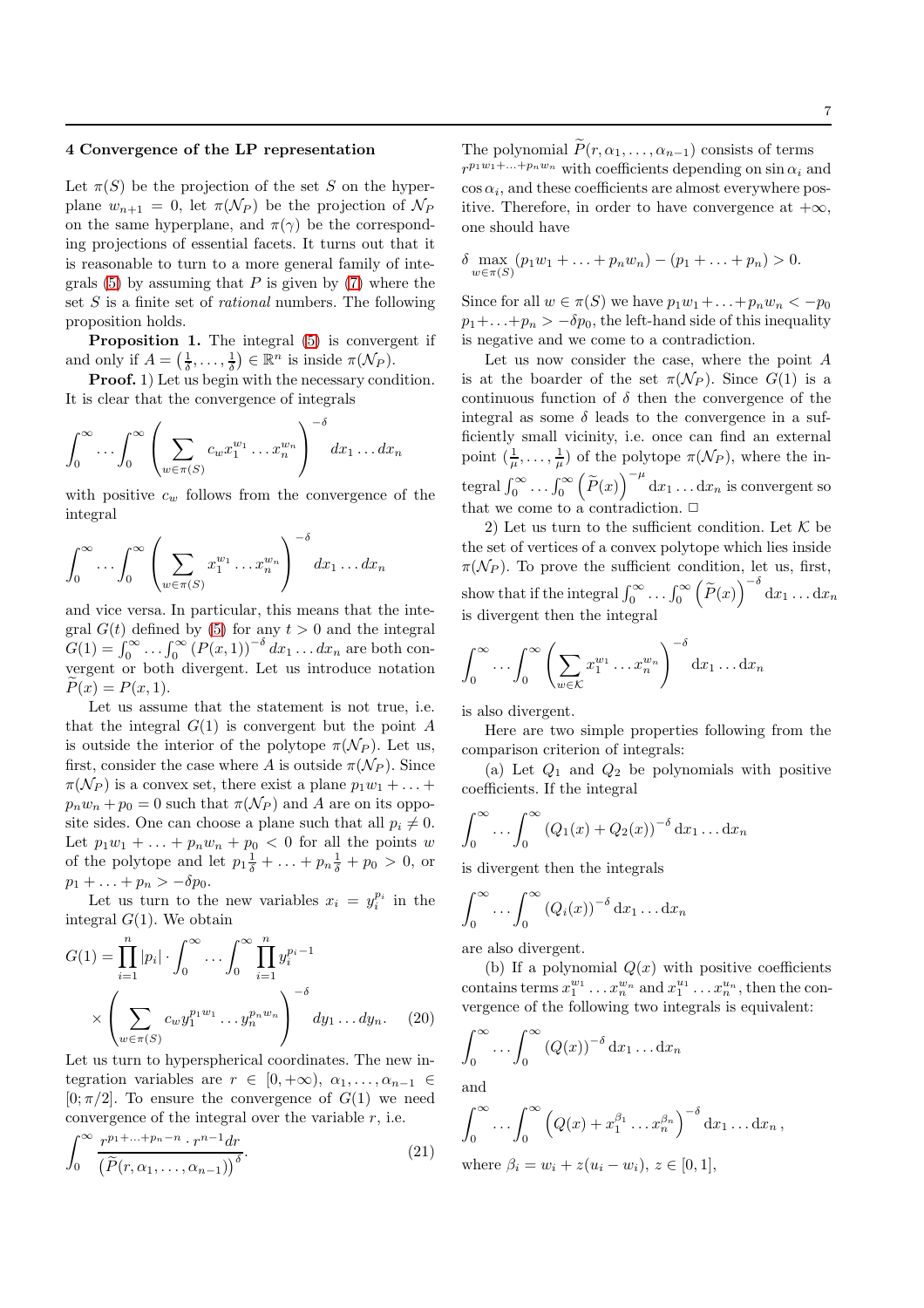The property (a) is obvious. The property (b) follows from the following inequalities

<span id="page-7-0"></span>
$$
x_1^{w_1} \dots x_n^{w_n} + x_1^{u_1} \dots x_n^{u_n} < x_1^{w_1} \dots x_n^{w_n}
$$
  
+
$$
x_1^{u_1} \dots x_n^{u_n} + x_1^{\beta_1} \dots x_n^{\beta_n}
$$
  
=
$$
x_1^{w_1} \dots x_n^{w_n} \left(1 + x_1^{u_1 - w_1} \dots x_n^{u_n - w_n}\right)
$$
  
+
$$
\left(x_1^{u_1 - w_1} \dots x_n^{u_n - w_n}\right)^z
$$
. (22)

If  $x_1^{u_1-w_1} \dots x_n^{u_n-w_n} \leq 1$  then the right-hand side of [\(22\)](#page-7-0) is less or equal to

$$
x_1^{w_1} \dots x_n^{w_n} \left(2 + x_1^{u_1 - w_1} \dots x_n^{u_n - w_n}\right) \le 2(x_1^{w_1} \dots x_n^{w_n} + x_1^{u_1} \dots x_n^{u_n}) \qquad (23)
$$

If  $x_1^{u_1-w_1} \dots x_n^{u_n-w_n} \geq 1$ , then the right-hand side of [\(22\)](#page-7-0) is less or equal to

$$
x_1^{w_1} \dots x_n^{w_n} \left( 1 + 2x_1^{u_1 - w_1} \dots x_n^{u_n - w_n} \right) \le 2(x_1^{w_1} \dots x_n^{w_n} + x_1^{u_1} \dots x_n^{u_n}). \tag{24}
$$

Let B be the set of vertices of  $\pi(\mathcal{N}_P)$ . Using (a) and the condition of divergence of the integral

$$
\int_0^\infty \dots \int_0^\infty \left(\widetilde{P}(x)\right)^{-\delta} \mathrm{d} x_1 \dots \mathrm{d} x_n
$$

we obtain divergence of the integral

$$
\int_0^\infty \cdots \int_0^\infty \left( \sum_{w \in \mathcal{B}} x_1^{w_1} \cdots x_n^{w_n} \right)^{-\delta} dx_1 \cdots dx_n.
$$

Let us choose an arbitrary convex polytope inside  $\pi(\mathcal{N}_P)$ , with the set of vertices K, and consider various lines through pairs of vertices of this polytope. Let us denote by  $H$  the set of points of intersection of these lines with the facets  $\pi(\mathcal{N}_P)$ . Applying then several times property (b) we obtain that the convergence of the integral  $\int_0^\infty \ldots \int_0^\infty \left( \sum_{w \in \mathcal{B}} x_1^{w_1} \ldots x_n^{w_n} \right)^{-\delta} dx_1 \ldots dx_n$ is equivalent to the convergence of a similar integral with the sum over the set  $\mathcal{B} \cup \mathcal{H}$ , and, therefore to the convergence of the integral with the sum over the set  $\mathcal{B} \cup \mathcal{H} \cup \mathcal{K}$ .

Hence, the integral

$$
\int_0^\infty \dots \int_0^\infty \left( \sum_{w \in \mathcal{B} \cup \mathcal{H} \cup \mathcal{K}} x_1^{w_1} \dots x_n^{w_n} \right)^{-\delta} dx_1 \dots dx_n
$$

is divergent and, therefore, according to property (a), the integral with the sum over  $\mathcal K$  is also divergent.

Now, let the point  $A = (\frac{1}{\delta}, \dots, \frac{1}{\delta})$  belong to the interior of the polytope  $\mathcal{N}_P$ , and let integral [\(5\)](#page-2-0) be divergent. Let us choose an n-dimensional hypercube lying inside the polytope and containing the point A such that its facets are parallel to the axes. The set of the

vertices of the hypercube is  $K$  and, according to the statements above, the integral

$$
\int_0^\infty \cdots \int_0^\infty \left( \sum_{w \in \mathcal{K}} x_1^{w_1} \cdots x_n^{w_n} \right)^{-\delta} dx_1 \cdots dx_n
$$

is divergent. On the other hand, since  $K$  are the vertices of the chosen hypercube, there are positive rational  $q$ and l such that this integral can be represented as

$$
\int_0^\infty \dots \int_0^\infty \prod_{i=1}^n \left( x_i^q \left( 1 + x_i^l \right) \right)^{-\delta} dx_i
$$

$$
= \left( \int_0^\infty \left( x^q (1 + x^l) \right)^{-\delta} dx \right)^n
$$

$$
= \left( \frac{1}{l} B \left( \frac{1 - \delta q}{l}, \frac{\delta (q + l) - 1}{l} \right) \right)^n. \tag{25}
$$

Since the point A is inside the hypercube, we have  $q <$  $\frac{1}{\delta} < q + l$  and the integral is convergent so that we come to a contradiction.  $\Box$ 

Suppose now that the condition of Proposition 1 does not hold, i.e. the point  $A = (\frac{1}{\delta}, \dots, \frac{1}{\delta})$  is not inside  $\pi(\mathcal{N}_P)$ . Then we introduce a general analytic regularization and turn to integral [\(19\)](#page-5-3). We have

Proposition 2. The integral [\(19\)](#page-5-3) is convergent if the point  $\left(\frac{1+\lambda_1}{\delta},\ldots,\frac{1+\lambda_n}{\delta}\right) \in \mathbb{R}^n$  is inside  $\pi(\mathcal{N}_P)$ .

Proof. The proposition can be proven by the change of variables  $x_i \rightarrow x_i^{1/(\lambda_i+1)}$  in [\(19\)](#page-5-3). We then obtain  $1/\prod_{i=1}^{n}(1+\lambda_i)$  times the following integral

$$
\int_0^\infty \dots \int_0^\infty \bar{P}^{-\delta} \mathrm{d} x_1 \dots \mathrm{d} x_n ,\qquad (26)
$$

where

$$
\bar{P}(x_1, \dots, x_n, t) = \sum_{v \in \bar{S}} c_v x_1^{v_1} \dots x_n^{v_n} t^{v_{n+1}}, \qquad (27)
$$

with  $\bar{S} = \{(v_1, \ldots, v_n, v_{n+1} \mid v_i = w_i/(1 + \lambda_i)),\}$  $i = 1, \ldots, n; v_{n+1} = w_{n+1}$ . Using the convex property of the polytopes  $\mathcal{N}_P$  and  $\mathcal{N}_{\bar{P}}$  we arrive at the desired statement.

The function  $\overline{P}$  is no longer a polynomial but we assume this possibility in Proposition 1. Now, it is clear that we can adjust parameters  $\lambda_i$  using a blowing-down or blowing up (with  $-1 < \lambda_i < 0$  or  $\lambda_i > 1$ ) to provide convergence by putting  $\frac{1+\lambda_i}{\delta}$  between the left and the right values of the *i*-th coordinates of  $\pi(\mathcal{N}_P)$ .  $\Box$ 

Let us formulate this statement as an analogue of the Speer's theorem [\[17\]](#page-11-15).

Corollary 1. The integral [\(19\)](#page-5-3) is an analytic function of parameters  $\lambda_i$  in a non-empty domain.

This domain exists for any given  $\delta \equiv 2 - \varepsilon$ . Now we define the integral [\(5\)](#page-2-0) as a function of  $\varepsilon$  as the analytic continuation of the integral [\(19\)](#page-5-3) from the convergence domain of parameters  $\lambda_i$  to the point where all  $\lambda_i = 0$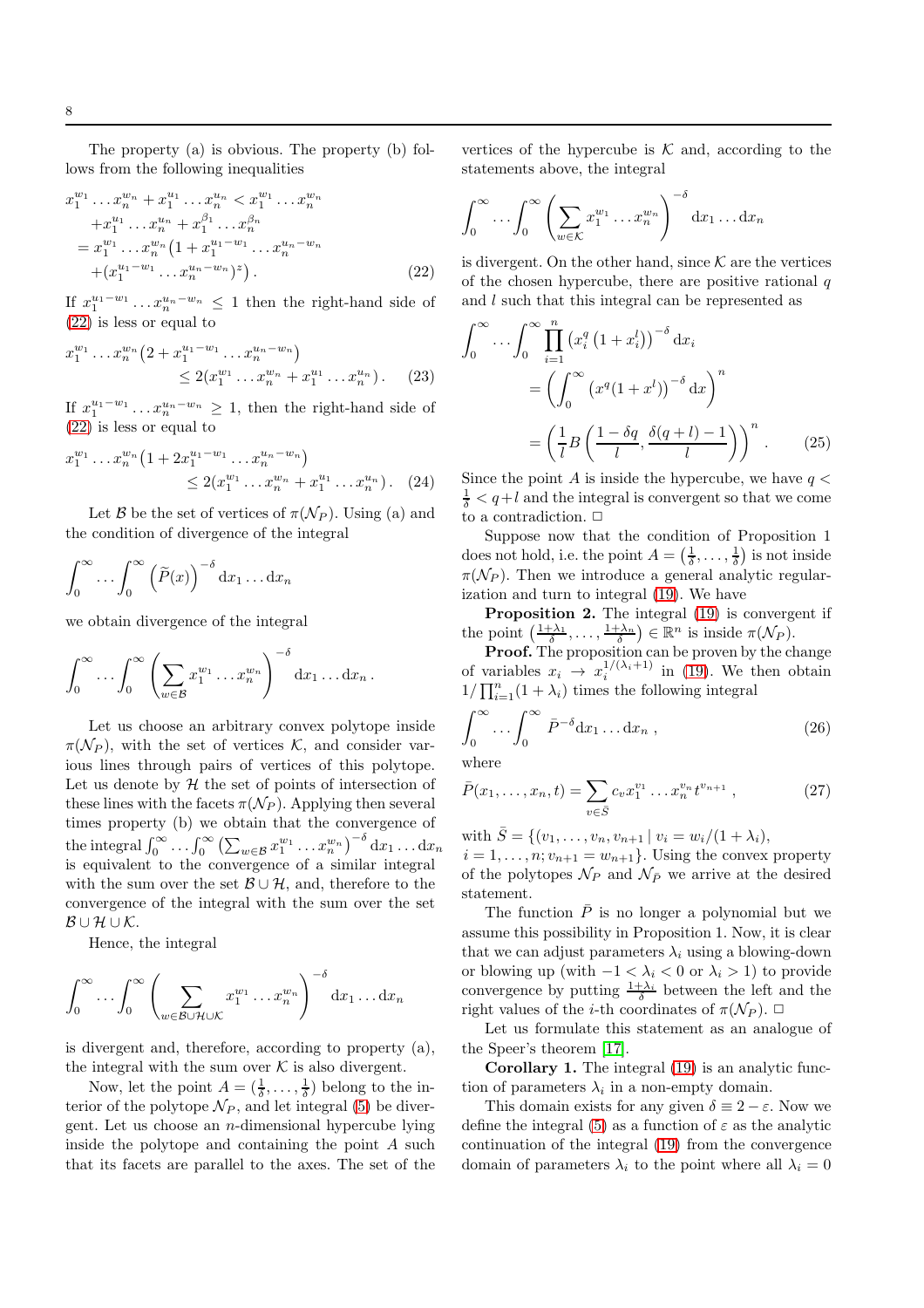by referring to sector decompositions in the same way as it was outlined in the previous section.

It suffices then to explain how sector decompositions can be introduced for the LP integrals. If we are dealing with a Feynman integral, with Eq. [\(6\)](#page-2-1), we turn to [\(1\)](#page-1-1) so that we can apply standard terminating strategies. If this is a more general integral, with a positive polynomial P one can reduce it to integrals over unit hypercubes, for example, by the following straightforward procedure. Make the variable change  $x_i = y_i/(1 - y_i)$ to arrive at an integral over a unit hypercube. In order to avoid singularities near  $y_i = 1$ , decompose each integration over  $y_i$  in two parts: from 0 to  $1/2$  and  $1/2$ to 1 and change variables again in order to have integrations over unit hypercubes. As a result, one arrives at integrals to which terminating strategies [\[28\]](#page-12-3) can be applied.

# 5 Equivalence of the new and the old prescriptions

Up to now, the code  $\text{asy.m}$  [\[7\]](#page-11-6) included in FIESTA [\[8\]](#page-11-7) was based on prescriptions formulated in Section 2 but with the use of the representation [\(1\)](#page-1-1) and the corresponding product  $UF$  of the two basic functions, rather than with the use of [\(5\)](#page-2-0). Let us prove that the two prescriptions are equivalent.

Let us keep in mind that the functions  $U$  and  $F$  are homogeneous in the variables  $x_i$ , with different homogeneity degrees.

**Proposition 3.** Let  $U$  and  $F$  be two homogeneous functions of the variables  $x_i$  with different homogeneity degrees such that the Newton polytope  $\mathcal{N}_{U+F}$  for  $U+F$ has dimension  $n + 1$ . Equivalently,  $\mathcal{N}_{UF}$  has dimension n. Then there is a one-to-one correspondence between essential facets of  $\mathcal{N}_{U+F}$  and essential facets of  $\mathcal{N}_{UF}$ . This correspondence is obtained by the projection on the hyperplane orthogonal to the vector  $\{1, \ldots, 1, 0\}$ which we will denote by  $v_0$ .

**Proof.** Let  $\Gamma$  be an essential facet of  $\mathcal{N}_{U+F}$ . It has dimension *n*. Since  $\mathcal{N}_U$  and  $\mathcal{N}_F$  have dimension not greater than *n* this means that if  $\Gamma$  does not intersect with one of them it should contain the other Newton polytope whose dimension is  $n$ . Then, due to homogeneity, its normal vector is proportional to  $v_0$  but this cannot be the case for an essential facet. Hence  $\Gamma$  has a non-empty intersection with both Newton polytopes.

Let us analyze intersections  $\Gamma_U$  and  $\Gamma_F$  of the facet  $\Gamma$  with  $\mathcal{N}_U$  and  $\mathcal{N}_F$ , correspondingly. The hyperplane generated by  $\Gamma$  has dimension  $n$  and can be defined as a vector sum of the hyperplane generated by  $\Gamma_U$ , the hyperplane generated by  $\Gamma_F$  and some vector which connects a point of  $\Gamma_U$  and a point of  $\Gamma_F$ . Therefore, the vector sum of the hyperplane generated by  $\Gamma_U$  and the hyperplane generated by  $\Gamma_F$  has dimension  $n-1$ .

Furthermore, both hyperplanes are orthogonal to the vector  $r^{\Gamma}$  and to the vector  $v_0$ , therefore they are also orthogonal to  $r_0^{\Gamma}$ , the projection of the vector  $r^{\Gamma}$ on the hyperplane orthogonal to  $v_0$ .

Now it suffices to show that  $r_0^{\Gamma}$  corresponds to a facet of  $\mathcal{N}_{UF}$ . Indeed, the minimal values of scalar products of points of this polytope with the vector  $r_0^{\Gamma}$  is achieved from the pairwise sums of the points of the facets of  $\Gamma$ <sup>II</sup> and  $\Gamma$ <sub>F</sub>. The linear space spanned by these points can be generated by the vector sum of the hyperplanes spanned over the sets  $\Gamma_U$  and  $\Gamma_F$  but we have just shown that this space has dimension  $n-1$ , i.e is a facet.

Now let us turn to the inverse statement. Let  $\varGamma$  be a facet of  $\mathcal{N}_{UF}$ . Its normal vector  $r^{\Gamma}$  is orthogonal to  $v_0$ . Let us consider the sets  $\nu_U$  and  $\nu_F$  consisting of points with the minimal scalar product with  $r_0^{\Gamma}$  of  $\mathcal{N}_U$  and  $\mathcal{N}_F$ , respectively.

The sum of the hyperplanes spanned on  $\nu_U$  and  $\nu_F$ coincides with the hyperplane spanned on  $\Gamma$ . Therefore, it has dimension  $n - 1$ .

Let the scalar product of  $r_0^{\Gamma}$  and the points of  $\nu_U$ be  $u_0$  and the scalar product of  $r_0^{\Gamma}$  and the points of  $\nu_F$  be  $f_0$ . Furthermore, let the scalar product of  $v_0$  and points of  $\nu_U$  be  $u_1$  and the scalar product of  $v_0$  and points of  $\nu_F$  be  $f_1$  The fact that the scalar product is fixed follows from the homogeneity, and we know than  $u_1 \neq f_1$ .

Let us find such a vector  $r = r_0^{\Gamma} + {\alpha, \dots, \alpha, 0}$  that its scalar product with points of  $\nu_U$  and  $\nu_F$  is the same. To do this we solve the equation  $u_0 + xu_1 = f_0 + \alpha f_1$ , so that  $\alpha = (f_0 - u_0)/(u_1 - f_1)$ .

Let  $\Gamma$  be the face of  $\mathcal{N}_{UF}$  spanned over points having the minimal product with  $r$ . The hyperplane spanned over  $\Gamma$  is the sum of hyperplanes spanned over  $\nu_U$  and  $\nu_F$  and some vector connecting a point of  $\nu_U$  and a point of  $\nu_F$ . The dimension of the sum of first two hyperplanes is  $n-1$  however the connecting vector does not belong to this sum since it is not orthogonal to  $v_0$ . Therefore  $\Gamma$  is a facet of  $\mathcal{N}_{UF}$  and  $r = r^{\Gamma}$ .  $\Box$ 

## 6 The leading order

Let us, first, assume that the conditions of Proposition 1 hold. We have

**Proposition 4.** If the point  $A = (\frac{1}{\delta}, \ldots, \frac{1}{\delta}) \in \mathbb{R}^n$ is inside  $\pi(\Gamma)$  for some facet  $\Gamma$  then the leading asymp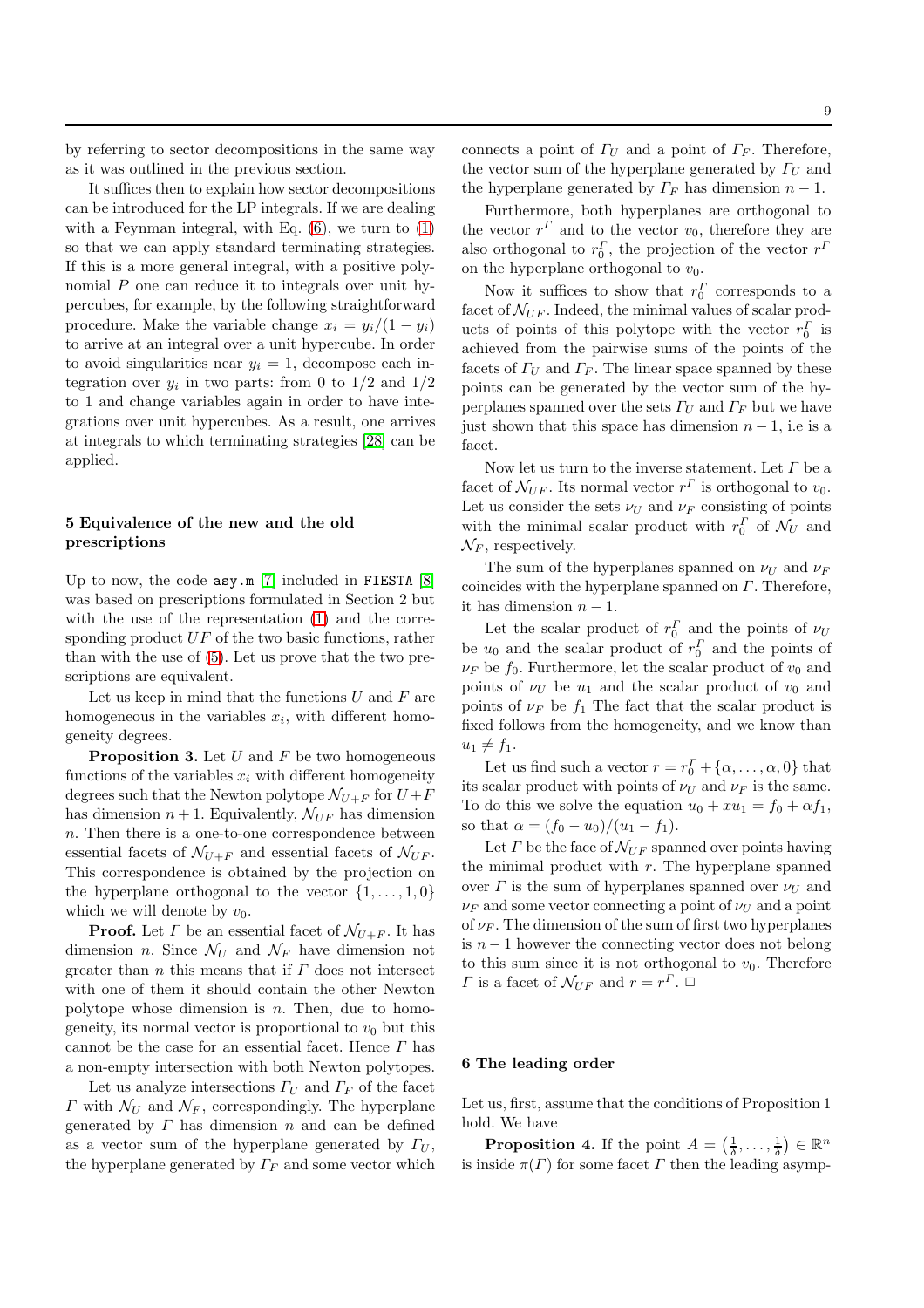totics of the integral [\(5\)](#page-2-0) is given by Eq. [\(13\)](#page-3-4), i.e.

<span id="page-9-0"></span>
$$
G(t,\varepsilon) \sim M_{\Gamma} G(t,\varepsilon) \equiv t^{-L(\Gamma)\delta + \sum_i r_i^{\Gamma}}
$$

$$
\times \int_0^\infty \dots \int_0^\infty \left( \sum_{w \in \Gamma \cap S} c_w y_1^{w_1} \dots y_n^{w_n} \right)^{-\delta} dy_1 \dots dy_n \tag{28}
$$

when  $t \to +0$ , where  $r_i$  and  $L(\Gamma)$  are defined in Section 2.

**Proof.** Let us observe that for  $w \in \Gamma$  we have  $w_{n+1} = -\sum_{n=1}^{n}$  $i=1$  $r_i^T w_i + L(\Gamma)$ , and, since  $\mathcal{N}_P$  is a convex set, we have  $w_{n+1} > -\sum_{n=1}^{n}$  $i=1$  $r_i^{\Gamma} w_i + L(\Gamma)$ , for  $w \in S \setminus \Gamma$ , i.e.  $w_{n+1} = -\sum_{n=1}^{n}$  $i=1$  $r_i^T w_i + L(\Gamma) + \kappa_{w,\Gamma}$ , where  $\kappa_{w,\Gamma} > 0$ .

If we change variables  $x_i = t^{r_i^T} \cdot y_i$  in the integral [\(5\)](#page-2-0) we obtain

<span id="page-9-2"></span>
$$
\mathcal{F}(t) = t^{-L(\Gamma)\delta + \sum_{i=1}^{n} r_i^{\Gamma}} \times \int \dots \int (\Phi(y, t))^{-\delta} dy_1 \dots dy_n , \qquad (29)
$$

where

$$
\Phi(y,t) = \phi(y) + \sum_{S \backslash \Gamma} c_w y_1^{w_1} \dots y_n^{w_n} t^{\kappa_{w,\Gamma}},
$$
  

$$
\phi(y) = \sum_{\Gamma \cap S} c_w y_1^{w_1} \dots y_n^{w_n}.
$$
 (30)

Let us observe that  $\Phi^{-\delta}(y,t)$  is a positive continuous function of  $n + 1$  variables which is non-decreasing at any fixed y with respect to t when  $t \to +0$ . Moreover, we have  $\Phi^{-\delta}(y,t) \to \phi^{-\delta}(y)$ , and the integral R∞ 0  $\ldots \overset{\infty}{\int}$ 0  $\phi^{-\delta}(y)dy$  is convergent because the point  $A =$  $(\frac{1}{\delta}, \ldots, \frac{1}{\delta})$  belongs to the interior of  $\pi(\Gamma)$  (according to Proposition 1).

Then, using a theorem about the continuity of an integral depending on a parameter, at  $t \to +0$  we obtain

$$
\int_{0}^{\infty} \dots \int_{0}^{\infty} \Phi^{-\delta}(y, t) dy \to \int_{0}^{\infty} \dots \int_{0}^{\infty} \phi^{-\delta}(y) dy \tag{31}
$$

so that we arrive at  $(28)$ .  $\Box$ 

If the condition of Proposition 1 does not hold we can use Proposition 2 and adjust an analytic regularization to provide convergence. Let  $\Gamma$  be an essential facet. Then, like in the proof of Proposition 2, we can adjust parameters  $\lambda_i$  by putting  $\frac{1+\lambda_i}{\delta}$  between the left and the right values of the *i*-th coordinates of  $\pi(\Gamma)$ . After this, we can follow the same arguments as in the proof of Proposition 3 and obtain the following generalized version.

**Proposition 5.** Let  $G(t; \varepsilon)$  be integral [\(5\)](#page-2-0) with a polynomial [\(7\)](#page-2-3) and let  $\Gamma$  be an essential facet. Then one

can adjust analytic regularization parameters  $\lambda_i$ , i.e. to turn to the integral  $G(t; \varepsilon; \lambda_1, \ldots, \lambda_n)$  defined by [\(19\)](#page-5-3), by satisfying the condition  $\left(\frac{1+\lambda_1}{\delta},\ldots,\frac{1+\lambda_n}{\delta}\right) \in \pi(\Gamma)$ , so that the contribution of this facet to the expansion of  $G(t; \varepsilon; \lambda_1, \ldots, \lambda_n)$  will be leading and have the form (up to a coefficient independent of  $t$ )

$$
t^{-L(\Gamma)\delta + \sum_{i=1}^{n} (\lambda_i + 1)r_i^{\Gamma}} \int_0^{\infty} \dots \int_0^{\infty} \prod_{i=1}^n y_i^{\lambda_i}
$$

$$
\times \left( \sum_{w \in \Gamma \cap S} c_w y_1^{w_1} \dots y_n^{w_n} \right)^{-\delta} dy_1 \dots dy_n \tag{32}
$$

when  $t \to +0$ .

Let us emphasize that the projection  $\pi(\mathcal{N}_P)$  of the Newton polytope can be covered by the corresponding projections  $\pi(\gamma)$  of essential facets. The intersection of any pair  $\pi(\gamma_1)$  and  $\pi(\gamma_2)$  of projections of the facets has dimension less than  $n$ . Therefore, the contribution of one of the facets can be made leading by adjusting analytic regularization parameters. We can refer again to sector decompositions in order to prove that the contribution of each facet is a meromorphic function of parameters  $\varepsilon$  and  $\lambda_i$  so that then we can expand a result for this contribution in the limit of small  $\lambda_i$  up to a finite part in  $\lambda_i$  keeping possible singular terms in  $\lambda_i$ , and then expand in  $\varepsilon$  at  $\varepsilon \to 0$ .

We can use this procedure as an unambiguous definition of the leading contribution of a given facet, i.e. we can clarify the prescriptions in Section 2 and define it as the expanded analytic continuation of the contribution described in Proposition 5 in the two successive limits,  $\lambda_i \to 0$  and  $\varepsilon \to 0$ . However, it is necessary to specify how the limit  $\lambda_i \to 0$  is taken. At least two practical variants were in use: (1) take the limits  $\lambda_i \to 0$  for  $i = 1, 2, \ldots$ , or in some other fixed order, keeping expansion up to  $\lambda_i^0$ ; (2) choose,  $\lambda_i = p_i \lambda_1$ ,  $i = 2, 3, \ldots$ , where  $p_i$  is the i-th prime number and then take the limit  $\lambda_1 \rightarrow 0$ . The second variant was systematically used, in particular, in Refs. [\[29,](#page-12-7)[30\]](#page-12-8). In both cases, the definitions depends on the order of parameters  $\lambda_i$  but final results for the whole expansion should be independent of this choice if the initial integral is convergent at  $\lambda_i = 0$ .

Now, we can compose the sum

<span id="page-9-1"></span>
$$
\sum_{i} M_i^0 G(t, \varepsilon, \lambda_1, \dots, \lambda_n), \tag{33}
$$

where each term is convergent in the corresponding domain of  $\lambda_i$  and where it is the leading term of the whole expansion. Let us refer again to theorems on sector decompositions [\[28\]](#page-12-3) which make manifest the analytic structure with respect to the regularization parameters  $(\varepsilon, \lambda_1, \ldots, \lambda_n)$  in order to claim that each term can be continued analytically to a sufficiently small vicinity of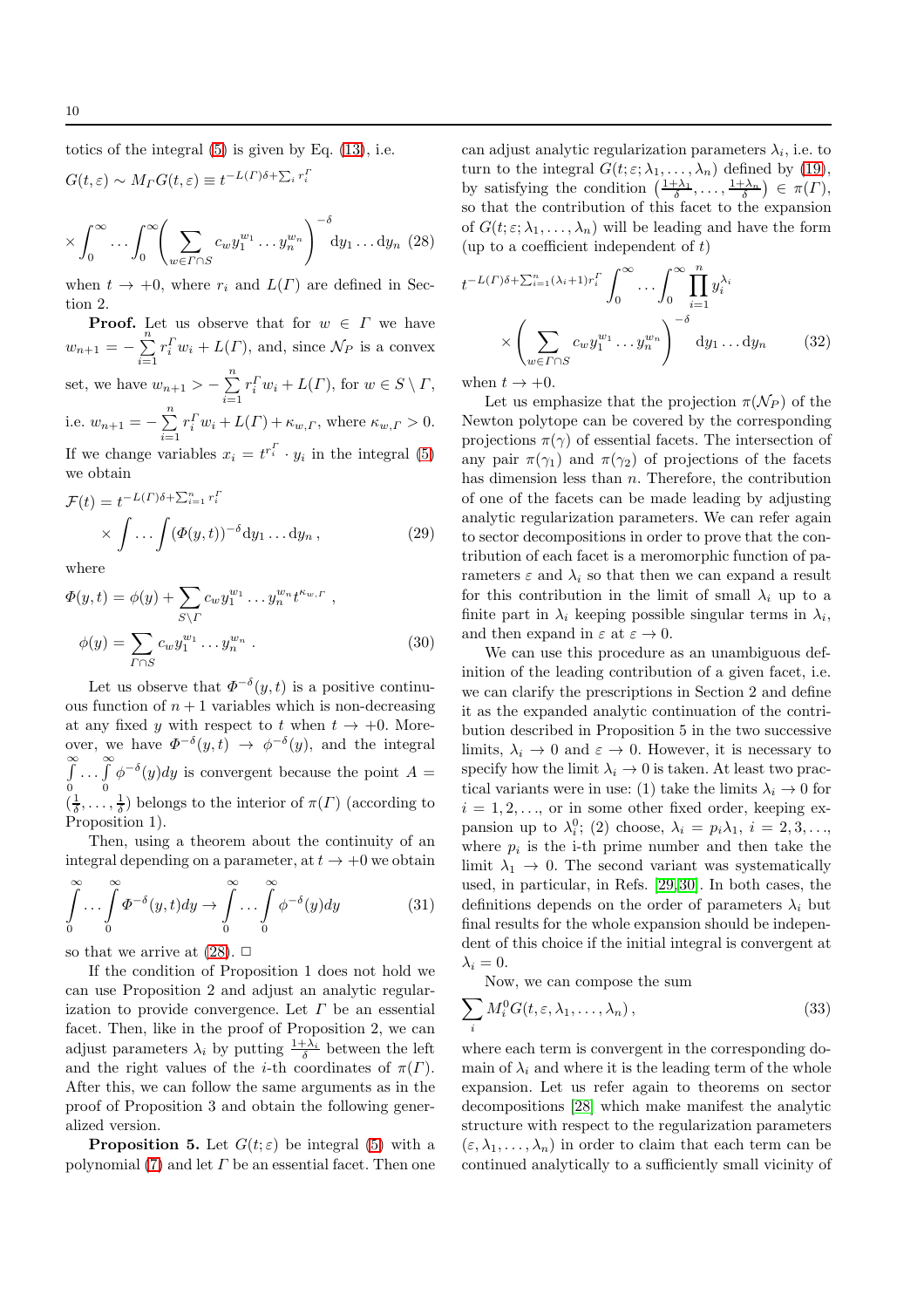the point  $(\varepsilon, 0, \ldots, 0)$ . Let us assume that, at a given  $\varepsilon$ , the initial integral is analytic. (This can be checked with sector decompositions.) In particular, this happens if at this  $\varepsilon$ , the initial integral is finite. Then it turns out that the limit of [\(33\)](#page-9-1) at  $\lambda_i \rightarrow 0$  gives the leading order terms in accordance with our main conjecture so that it looks like we have justified it. However, here we implied that the operations of expansion and analytic continuation commute. We believe that this is indeed the case and hope that this property can be proven.

It is clear that one has to choose the same way of taking the limit  $\lambda_i \rightarrow 0$  for all the facets. Possible individual singularities in  $\lambda_i$  should cancel in the sum of contributions of different facets. Then  $\lambda_i \to 0$  and we are left with expansion in  $\varepsilon$ . Of course, the order of contributions to the expansion is measured in powers of t when the limit  $\lambda_i \rightarrow 0$  is already taken. The true leading order of the expansion is given by a sum of contributions of some essential facets which can be called leading.

### 7 General order for one essential facet

Let us consider a simple situation with one essential facet. For Feynman integrals, this can be, for example, an expansion in the small momentum limit, where a given Feynman graph has no massless thresholds. Then one can refer to general analytic properties of Feynman amplitudes and claim that the Feynman integral is analytic up to the first threshold so that if can be expanded in a Taylor series at zero external momenta. Of course, there is only one essential facet in the corresponding Newton polytope associated with the polynomial  $P$  in [\(5\)](#page-2-0) and the limit looks trivial. However, our goal is an integral with an arbitrary polynomials with positive coefficients, so that the situation with one essential facet should not be qualified as trivial. We have the following

**Proposition 6.** If there is only one essential facet  $\Gamma$  in the Newton polytope then

<span id="page-10-1"></span>
$$
\mathcal{F}(t) \sim \int_0^\infty \left[ M_\Gamma \left( P(x_1, \ldots, x_n, t) \right)^{-\delta} \right] \mathrm{d} x_1 \ldots \mathrm{d} x_n \tag{34}
$$

when  $t \to +0$ .

Proof. Let us start from Eq. [\(29\)](#page-9-2). The second term in the brackets tends to zero at  $t \to +0$ , so that one can obtain a series in powers of  $t$  by expanding this expression with respect to the second term, according to the prescriptions formulated in Section 2. This is, generally, not a Taylor expansion. Rather, this is an expansion in powers of  $t^{1/q}$  where q is the least common multiple of the rationals  $\kappa_{w,\Gamma}$ .

The coefficients at powers of t in the resulting sum in the integrand have the following form (up to constants):

<span id="page-10-0"></span>
$$
E(y_1, ..., y_n) = \prod_{i=1}^n y_i^{\sum_{j=1}^m u_i^j k_j} \times \left(\sum_{\Gamma \cap S} c_w y_1^{w_1} \dots y_n^{w_n}\right)^{-m-\delta}, \tag{35}
$$

where  $m = 0, 1, 2, \ldots$  are powers of the Taylor expansion with respect to the second term,  $k_j$  are nonnegative integers,  $\sum_{m=1}^{m}$  $\sum_{j=1}^n k_j = m$ , and the points  $u^j =$  $(u_1^j, \ldots, u_n^j), j = 1, \ldots, m$  belong to the projection of  $\pi(S \setminus \Gamma)$  on the plane  $w_{n+1} = 0$ .

Let us define  $\widetilde{u}_i = \sum_{i=1}^m$  $j=1$  $u_i^j k_j$ . Taking into account the convex property of the set  $\pi(\mathcal{N}_P)$ , the property of  $k_j$ and the fact that there is only one essential facet  $\Gamma$ , we can conclude that the point  $\frac{1}{m}(\widetilde{u}_1,\ldots,\widetilde{u}_n)$  is an internal point of  $\pi(\mathcal{N}_P)$ . Let us prove, using Proposition 2, that the convergence property of the integral [\(35\)](#page-10-0) of  $E(y_1, \ldots, y_n)$  is equivalent to the condition that the point  $A = \frac{1}{m+\delta}(\widetilde{u}_1 + 1, \ldots, \widetilde{u}_n + 1)$  is inside  $\pi(\mathcal{N}_P)$ . Let us assume that this is not true, i.e. A is not an internal point of  $\pi(\mathcal{N}_P)$ . Then there should exist a hyperplane  $\sum_{i=1}^{n} p_i w_i + p_0 = 0$  such that  $\pi(\mathcal{N}_P)$  and A belong to the  $i=1$ <br>different sides from this hyperplane, or on this hyperplane.

We have the following four conditions

- 1. The inequality  $\sum_{n=1}^{\infty}$  $\sum_{i=1} p_i w_i + p_0 \leq 0$  holds for  $w \in$  $\pi(\mathcal{N}_P)$ ;
- 2. The relation  $\frac{1}{\delta+m} \sum_{n=1}^{n}$  $\sum_{i=1} p_i(\widetilde{u}_i + 1) + p_0 \ge 0$  holds for the point A;
- 3. The condition of convergence of the initial integral is  $\frac{1}{\delta} \sum_{n=1}^{\infty}$  $\sum_{i=1} c_i + c_0 < 0;$
- 4. The relation  $\sum_{n=1}^{\infty}$  $\sum_{i=1} p_i \left( \frac{1}{m} \widetilde{u}_i - \widetilde{w}_i \right) < 0$  holds for some point  $\widetilde{w} \in \pi(\mathcal{N}_P)$  because  $\frac{1}{m}(\widetilde{u}_1, \ldots, \widetilde{u}_n)$  is an internal point of the convex set  $\pi(\mathcal{N}_P)$ .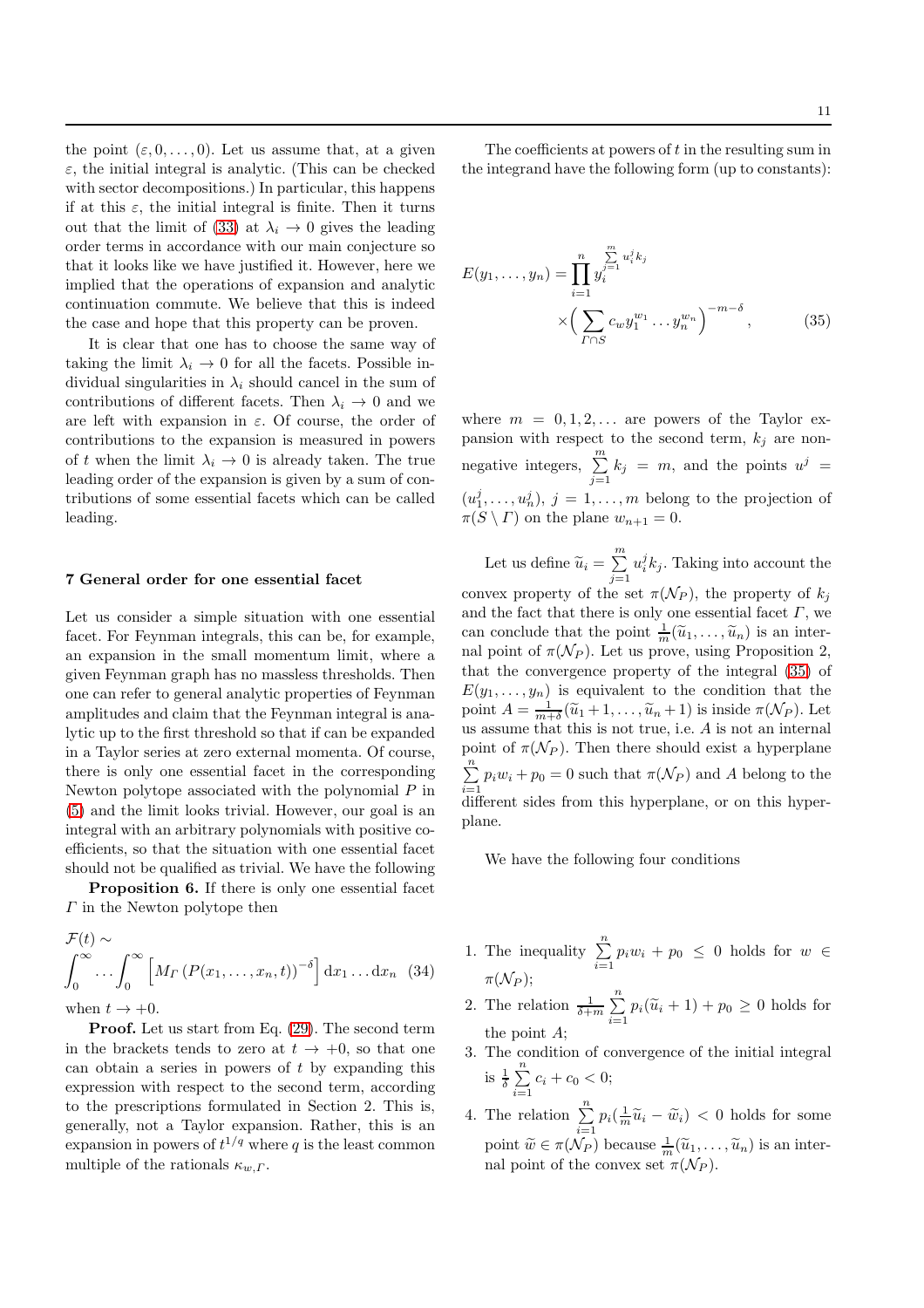Using these four conditions we arrive at the following chain of inequalities:

$$
0 \leq \sum_{i=1}^{n} p_i(\widetilde{u}_i + 1) + p_0(\delta + m)
$$
  
= 
$$
\sum_{i=1}^{n} p_i \widetilde{u}_i + \sum_{i=1}^{n} p_i + p_0 \delta + p_0 m
$$
  

$$
\leq \sum_{i=1}^{n} p_i \widetilde{u}_i + p_0 m \leq m \sum_{i=1}^{n} p_i \widetilde{w}_i + p_0 m
$$
  
= 
$$
m \Big( \sum_{i=1}^{n} p_i \widetilde{w}_i + p_0 \Big) \leq 0.
$$
 (36)

As as result, we come to a contradiction so that the integrals of  $E(y_1, \ldots, y_n)$  are convergent. This means that [\(34\)](#page-10-1) is true. One can represent this expansion by introducing an auxiliary parameter,  $\rho$ , into the second term in the square brackets in Eq. [\(29\)](#page-9-2) and perform an expansion in  $\rho$  at  $\rho \to 0$  and setting  $\rho = 1$  in the end.  $\Box$ 

## 8 Summary

We advocated the Lee–Pomeransky representation [\(5\)](#page-2-0) [\[15\]](#page-11-14) as a means to describe and to prove expansion by regions. Starting from the prescriptions of expansion by regions which were earlier implemented in the code asy.m [\[7\]](#page-11-6) included in FIESTA [\[8\]](#page-11-7) and now reformulated with the use of the LP representation [\(5\)](#page-2-0) we clarified these prescriptions and made first steps towards their justification.

- We performed an analysis of convergence of the LP representation, proved a generalization of the Speer's theorem for integrals [\(5\)](#page-2-0) and presented a general definition of dimensionally regularized integrals [\(5\)](#page-2-0).
- We presented a direct proof of equivalence of expansion by regions for Feynman integrals based on the standard Feynman parametric representation [\(1\)](#page-1-1) and the LP representation [\(5\)](#page-2-0). This change is now implemented in FIESTA [\[8\]](#page-11-7) so that revealing regions is now performed in a much more effective way just because the degree of polynomial  $P = U + F$  in [\(5\)](#page-2-0) is less than the degree of the product of the polynomials UF.
- We proved our prescriptions for the contribution of the leading order for each essential facet.
- We proved our prescriptions in the general order in the simple situation with one essential facet.

Let us emphasize that the use of an auxiliary analytic regularization is very natural to explicitly define dimensionally regularized integrals [\(5\)](#page-2-0). However, its use for the definition of individual contributions of facets to the expansion in a given limit is even more important because, otherwise, these terms can be ill-defined.

We believe that the commutativity of the expansion procedure with the operation of analytic continuation with respect to the regularization parameter can be proven so that this will give a justification of the prescriptions at least in the leading order of expansion. Another possible scenario would be to prove the prescriptions in a general order of expansion by constructing a remainder with the help of the operator  $\prod_i(1-M_i^{n_i})$  with appropriately adjusted subtraction degrees  $n_i$ . The problem would be divided into two parts: justifying the necessary asymptotic estimate of the remainder where an auxiliary analytic regularization is not needed and obtaining terms of the corresponding expansion where, generally, an analytic regularization is necessary.

Acknowledgements The work was supported by RFBR, grant 17-02-00175A. We are grateful to Roman Lee and Alexey Pak for stimulating discussions.

## References

- <span id="page-11-0"></span>1. M. Beneke and V. A. Smirnov, Nucl. Phys. B 522 (1998) 321 [\[hep-ph/9711391\]](http://arxiv.org/abs/hep-ph/9711391).
- <span id="page-11-1"></span>2. V. A. Smirnov, "Applied asymptotic expansions in momenta and masses," Springer Tracts Mod. Phys. 177 (2002) 1.
- <span id="page-11-2"></span>3. V. A. Smirnov, "Analytic tools for Feynman integrals," Springer Tracts Mod. Phys. 250 (2012) 1.
- <span id="page-11-4"></span>4. B. Jantzen, JHEP 1112 (2011) 076 [\[arXiv:1111.2589](http://arxiv.org/abs/1111.2589) [hepph]].
- <span id="page-11-5"></span><span id="page-11-3"></span>5. M. Beneke, private communication.
- 6. V. A. Smirnov, Phys. Lett. B 465 (1999) 226 [\[hep-ph/9907471\]](http://arxiv.org/abs/hep-ph/9907471).
- <span id="page-11-6"></span>7. A. Pak and A.V. Smirnov, Eur. Phys. J. C 71 (2011) 1626 [\[arXiv:1011.4863](http://arxiv.org/abs/1011.4863) [hep-ph]].
- <span id="page-11-7"></span>8. A. V. Smirnov, Comput. Phys. Commun. 204 (2016) 189 [\[arXiv:1511.03614](http://arxiv.org/abs/1511.03614) [hep-ph]].
- <span id="page-11-8"></span>9. B. Jantzen, A. V. Smirnov and V. A. Smirnov, Eur. Phys. J. C 72 (2012) 2139 [\[arXiv:1206.0546](http://arxiv.org/abs/1206.0546) [hep-ph]].
- <span id="page-11-13"></span>10. B. Ananthanarayan, A. Pal, S. Ramanan and R. Sarkar, Eur. Phys. J. C 79 (2019) 57 [arXiv:1810.06270](http://arxiv.org/abs/1810.06270) [hep-ph].
- <span id="page-11-10"></span><span id="page-11-9"></span>11. V. A. Smirnov, Commun. Math. Phys. 134 (1990) 109.
- <span id="page-11-11"></span>12. K. G. Chetyrkin, Theor. Math. Phys. 75 (1988) 346.
- <span id="page-11-12"></span>13. K. G. Chetyrkin, Theor. Math. Phys. 76 (1988) 809.
- <span id="page-11-14"></span>14. S. G. Gorishnii, Nucl. Phys. B 319 (1989) 633.
- 15. R. N. Lee and A. A. Pomeransky, JHEP 1311 (2013) 165 [\[arXiv:1308.6676](http://arxiv.org/abs/1308.6676) [hep-ph]].
- <span id="page-11-16"></span><span id="page-11-15"></span>16. K. Hepp, Commun. Math. Phys. 2 (1966) 301.
- 17. E. R. Speer, Ann. Inst. H. Poincare Phys. Theor. 23 (1975) 1.
- <span id="page-11-17"></span>18. P. Breitenlohner and D. Maison, Commun. Math. Phys. 52 (1977) 11.
- <span id="page-11-18"></span>19. P. Breitenlohner and D. Maison, Commun. Math. Phys. 52 (1977) 39.
- <span id="page-11-19"></span>20. P. Breitenlohner and D. Maison, Commun. Math. Phys. 52 (1977) 55.
- <span id="page-11-20"></span>21. A. V. Smirnov and V. A. Smirnov, JHEP 0905 (2009) 004 [\[arXiv:0812.4700](http://arxiv.org/abs/0812.4700) [hep-ph]].